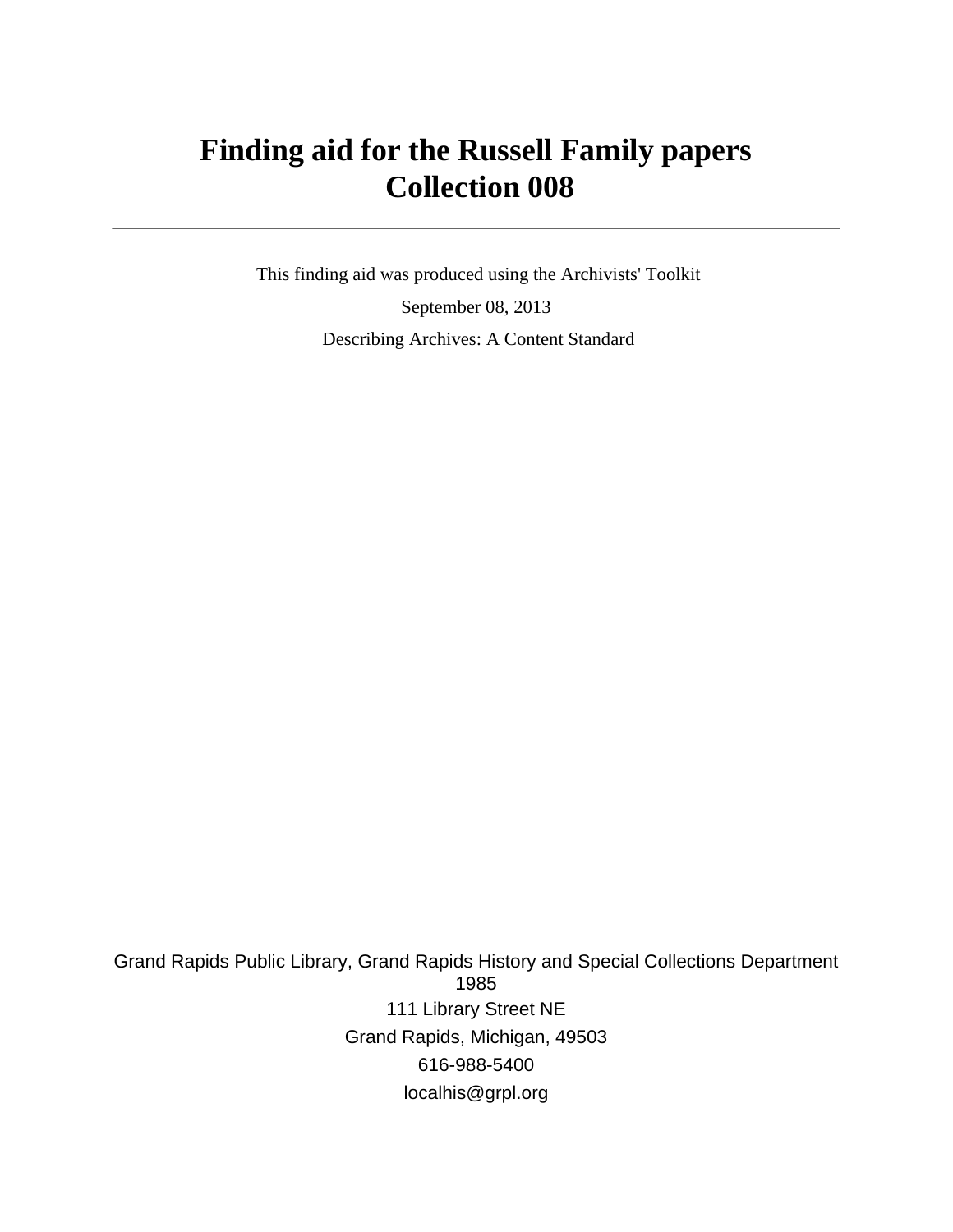# **Table of Contents**

| Series IV. General Correspondence (Mr. & Mrs. Huntley Russell), 1912-1947 13 |  |
|------------------------------------------------------------------------------|--|
|                                                                              |  |
|                                                                              |  |
|                                                                              |  |
|                                                                              |  |
|                                                                              |  |
|                                                                              |  |
|                                                                              |  |
|                                                                              |  |
|                                                                              |  |
|                                                                              |  |
|                                                                              |  |
|                                                                              |  |
|                                                                              |  |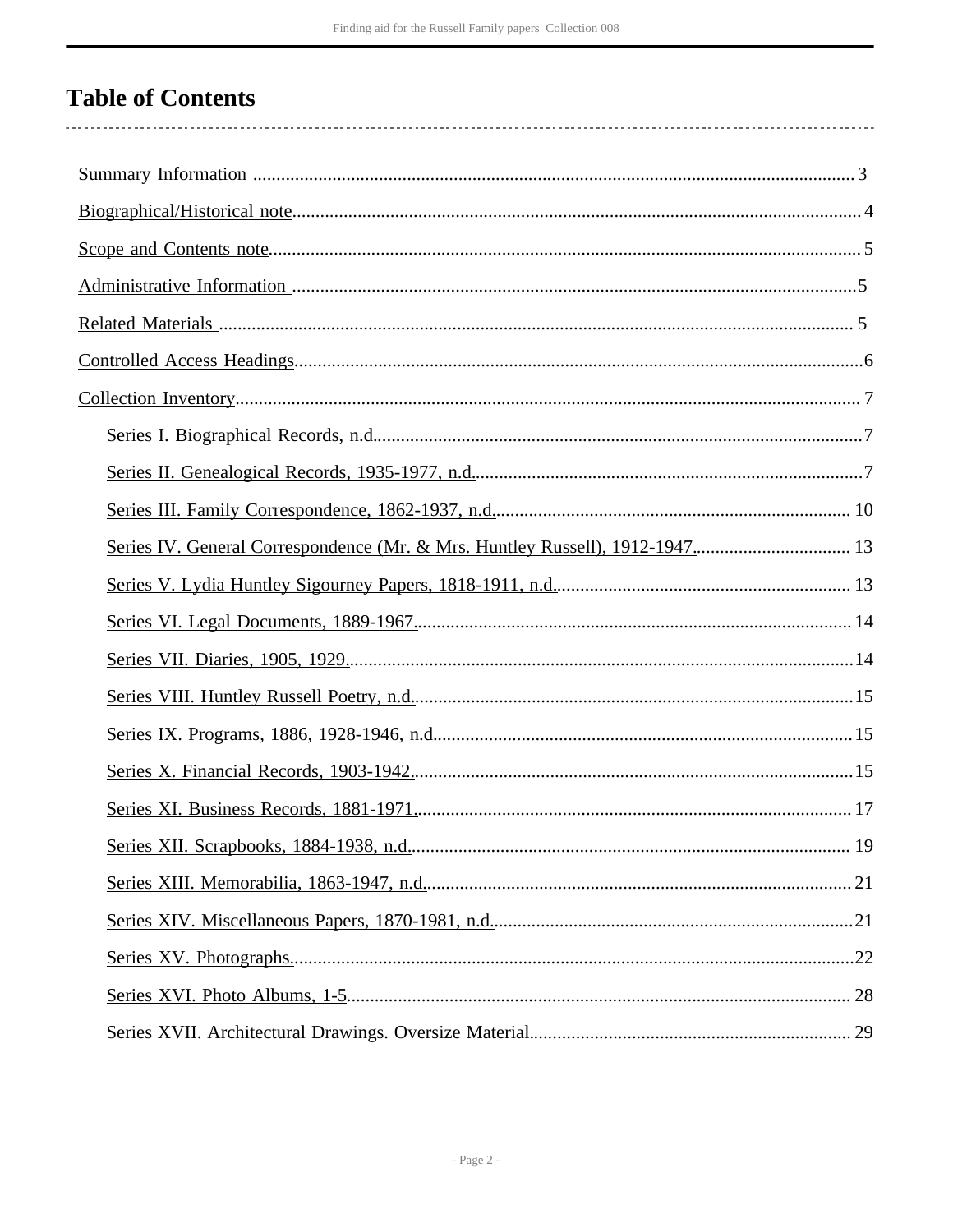# <span id="page-2-0"></span>**Summary Information**

| <b>Repository</b> | Grand Rapids Public Library, Grand Rapids History and Special<br><b>Collections Department</b>                                                                                                                                                                                                                                                                                                                                                                                                                                                                                                                                                                                                                                                                                                                                                                                                                                                                                                                                                                                                                                                                                                                                                  |
|-------------------|-------------------------------------------------------------------------------------------------------------------------------------------------------------------------------------------------------------------------------------------------------------------------------------------------------------------------------------------------------------------------------------------------------------------------------------------------------------------------------------------------------------------------------------------------------------------------------------------------------------------------------------------------------------------------------------------------------------------------------------------------------------------------------------------------------------------------------------------------------------------------------------------------------------------------------------------------------------------------------------------------------------------------------------------------------------------------------------------------------------------------------------------------------------------------------------------------------------------------------------------------|
| <b>Title</b>      | <b>Russell Family papers</b>                                                                                                                                                                                                                                                                                                                                                                                                                                                                                                                                                                                                                                                                                                                                                                                                                                                                                                                                                                                                                                                                                                                                                                                                                    |
| Date [inclusive]  | 1818-1981                                                                                                                                                                                                                                                                                                                                                                                                                                                                                                                                                                                                                                                                                                                                                                                                                                                                                                                                                                                                                                                                                                                                                                                                                                       |
| <b>Extent</b>     | 7.2 Linear feet Eighteen boxes, plus flat files                                                                                                                                                                                                                                                                                                                                                                                                                                                                                                                                                                                                                                                                                                                                                                                                                                                                                                                                                                                                                                                                                                                                                                                                 |
| Language          | English                                                                                                                                                                                                                                                                                                                                                                                                                                                                                                                                                                                                                                                                                                                                                                                                                                                                                                                                                                                                                                                                                                                                                                                                                                         |
| <b>Abstract</b>   | The Russell Family Papers contains documents primarily of Mr. and Mrs.<br>Huntley Russell, who were active in numerous business, political, social<br>and religious organizations in Grand Rapids, Michigan. Huntley Russell<br>(1858-1928) was a Republican State Senator, State Land Commissioner<br>and real estate developer. Clara Russell (1866-1935), daughter of Charles<br>Carter Comstock & Cornelia Guild Davis Comstock, was chairman of<br>the Republican Women's State Executive Committee, Vice-president of<br>the Michigan Equal Suffrage Association and helped manage the family's<br>business interests. The collection includes a few photocopied papers of<br>Lydia Huntley Sigourney (1791-1865), the grandmother of Huntley and a<br>prominent Connecticut poet in the early nineteenth century. Also included<br>are a few items of Charles Carter Comstock, notable Grand Rapids citizen,<br>businessman & state politician. The papers include biographical data,<br>genealogical records, family and general correspondence, Lydia Huntley<br>Sigourney's papers, financial records, business records, scrapbooks,<br>memorabilia, miscellaneous papers, architectural plans, photographs and<br>photograph albums. |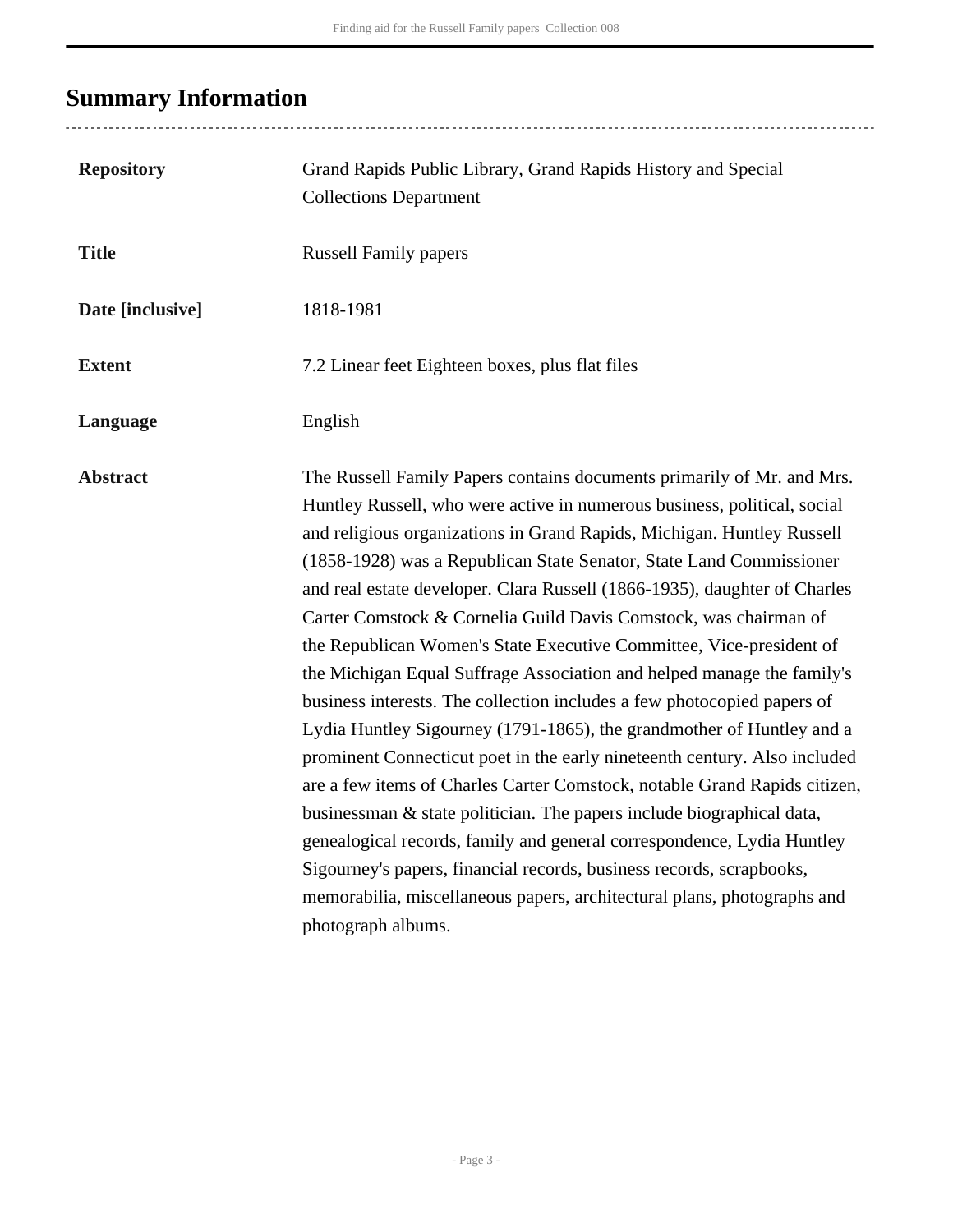## <span id="page-3-0"></span>**Biographical/Historical note**

Huntley Russell (1 September 1858 - 9 December 1928) was born in New Briton, Connecticut. He came to Grand Rapids in 1884 where he became involved in business and politics. He was elected to the Michigan State Senate as a Republican in 1905 and again in 1907 and was an unsuccessful candidate for the United States Congress in 1912. He was elected to the State Land Commission and was a member of the Michigan Great Lakes Tidewater Commission that studied the feasibility of constructing the St. Lawrence Seaway. His business ventures included a dairy farm and Riverside Gardens Real Estate Company.

Clara Russell, wife of Huntley, (5 April 1866 - 18 June 1935) was born in Grand Rapids, Michigan. She was the daughter of Cornelia Guild Davis Comstock (daughter of pioneer Daniel Guild) and Charles Carter Comstock, a prominent local businessman and politician. Clara attended St. Margaret's School for Girls in Waterbury, Connecticut where Huntley's father, the Reverend Francis Russell, was rector. She was a member of the Daughters of the American Revolution, Chairman of the Kent County Women's Committee of the Council of National Defense during World War I, Chairman of the Republican Women's Executive Committee, and Vice-President of the Michigan Equal Suffrage Association.

Clara and Huntley Russell were married in 1884 and had two sons, Charles and Francis. Charles attended Howe Military Academy in Lima, Indiana and the University of Michigan. In 1907 he married Frances Pangburn. They had one son, Sigourney Comstock Russell. Francis T. Russell married Lucille Hopson. Their children were Janet Huntley and William Hopson Russell.

Lydia Huntley Sigourney, the grandmother of Huntley Russell, was born in Norwich, Connecticut in 1791. She was a popular poet of her era and authored books and contributed articles to numerous literary periodicals. She was an advocate of higher education for women and established schools for girls at Norwich and Hartford. She died in 1865.

Charles C. Comstock (1818-1900) was the father of Clara Russell. He was also a prominent Grand Rapids citizen & businessman, having been the mayor of Grand Rapids in 1863-1864, served in Congress, 1885-1887, and ran for governor in 1870. He had a reputation as both outspoken and tough. He was born in Sullivan, New Hampshire, and already had success in business when he immigrated to Grand Rapids in 1853. He was initially in the lumbering business, and invested in a diverse number of businesses over the years. He was a cofounder of Grand Rapids Chair Co. furniture manufacturing and wholesaling, as well as a successful pail factory with his business card painted on the side of the pails. He was an early employer of African Americans in this factory, providing housing in what is known as Comstock Row. He was married twice, first in 1840 to Mary M. Winchester (d. 1863)in New Hampshire, with whom he had four children, and in Jan. 1865 to Cornelia Guild Davis, daughter of pioneer Daniel Guild, and mother of Clara Comstock Russell & Etta Comstock Boltwood.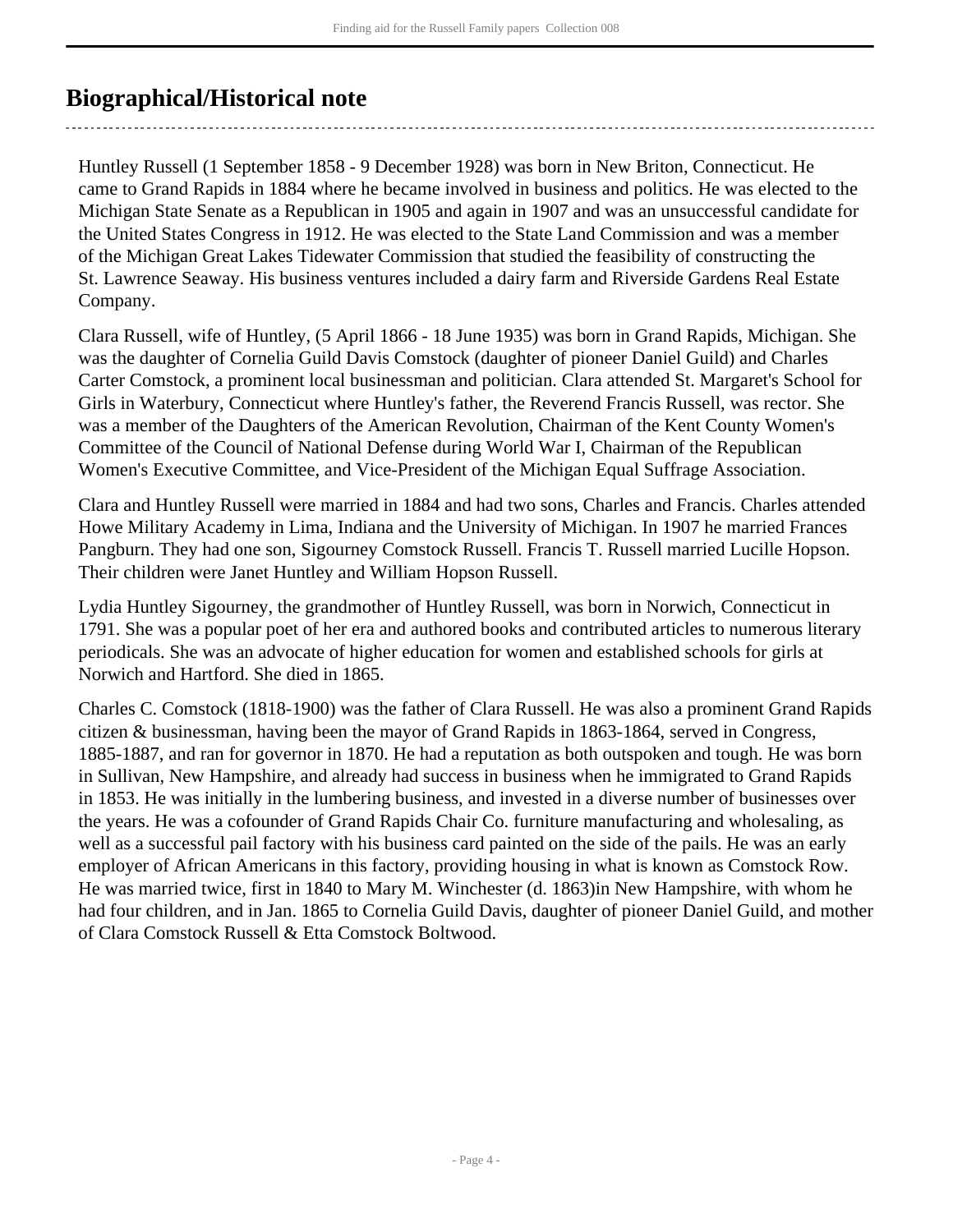## <span id="page-4-0"></span>**Scope and Contents note**

The collection consists mainly of the papers of Huntley and Clara Russell (c.1880-c1930) but also include papers of their ancestors and heirs. Included are papers of Lydia Huntley Sigourney a well-known Connecticut poet from the first half of the nineteenth century. The collection also includes some papers of Charles Carter Comstock and other family correspondence.

Additions of Comstock related materials were made in Jan. 2004 from the general unprocessed collections, and reference materials. The extensive genealogical records compiled by Frances Pangburn Russell make the collection a rich source of family history. Clara Russell's correspondence from St. Margaret's School for Girls and records related to her involvement in the Republican Party and the Women's Suffrage Movements provide documentation of women's history.

## <span id="page-4-1"></span>**Administrative Information**

#### **Publication Information**

Grand Rapids Public Library, Grand Rapids History and Special Collections Department 1985

#### **Donors**

Accession Numbers: 1979.002, 1981.001, 1984.014, 1986.153, 1986.252, 00.[2710].1, 1986.376; Donors: Signourney Russell and Sarah Gauthier, 1979, 1981, 1984, 1986

#### **Processing Information note**

The papers were reviewed by the donors before transfer to the Grand Rapids Public Library. The original correspondence and drawings of Lydia Huntley Sigourney were retained by the donor, but facsimiles were kept in this collection. The original correspondence of Lydia Sigourney Russell was also retained by the donor.

## <span id="page-4-2"></span>**Related Materials**

#### **Related Archival Materials note**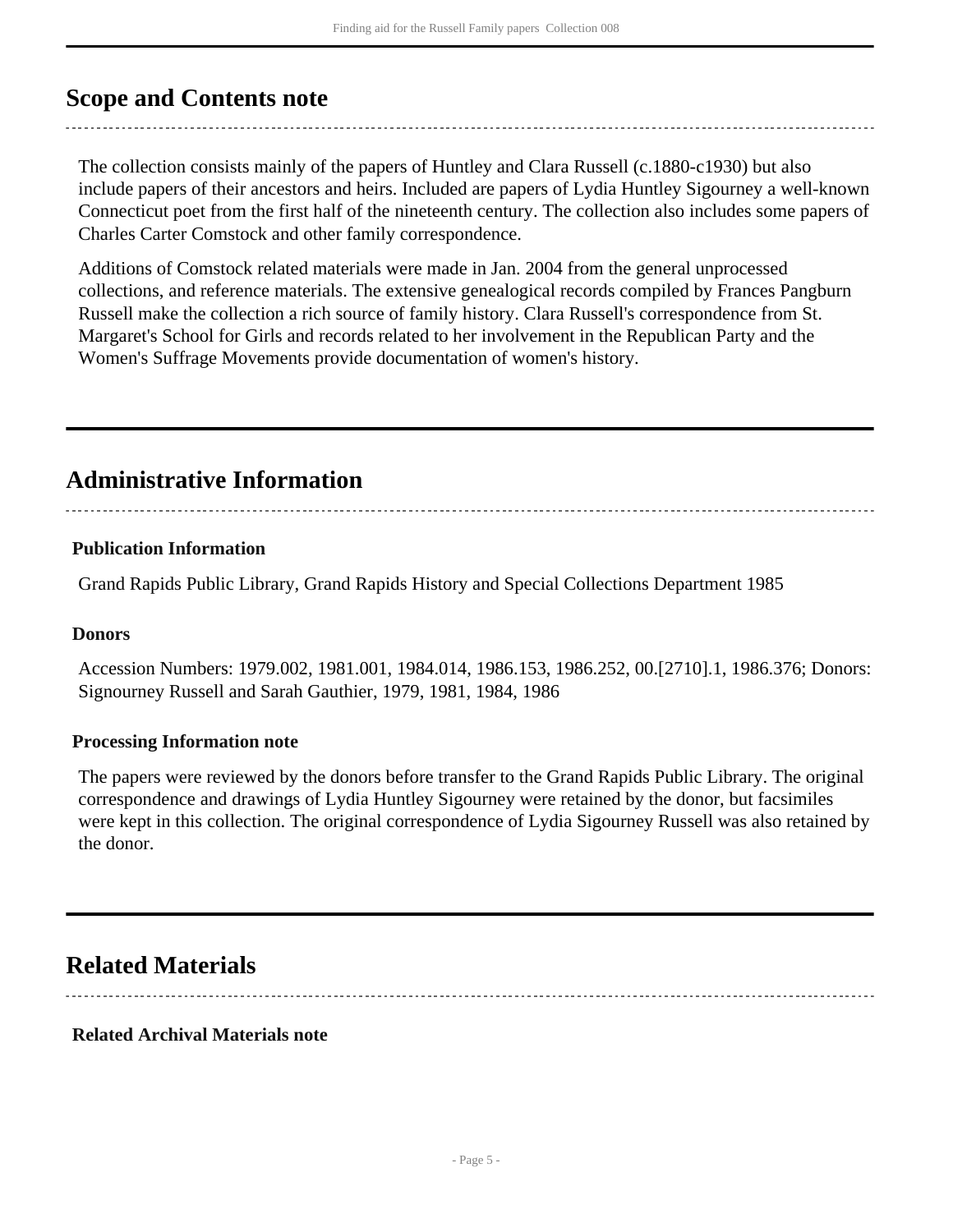Coll. 174. Women's Committee of the Council on National Defense. Grand Rapids Unit, RE the participation of Russell family women.

## <span id="page-5-0"></span>**Controlled Access Headings**

#### **Geographic Name(s)**

 $\ddot{\phantom{0}}$ 

• Grand Rapids (Mich.) -- History

#### **Personal Name(s)**

- Comstock, C. C. (Charles Carter), 1818-1900
- Russell, Clara Comstock, 1866-1935
- Russell, Huntley, 1858-1928
- Sigourney, L. H. (Lydia Howard), 1791-1865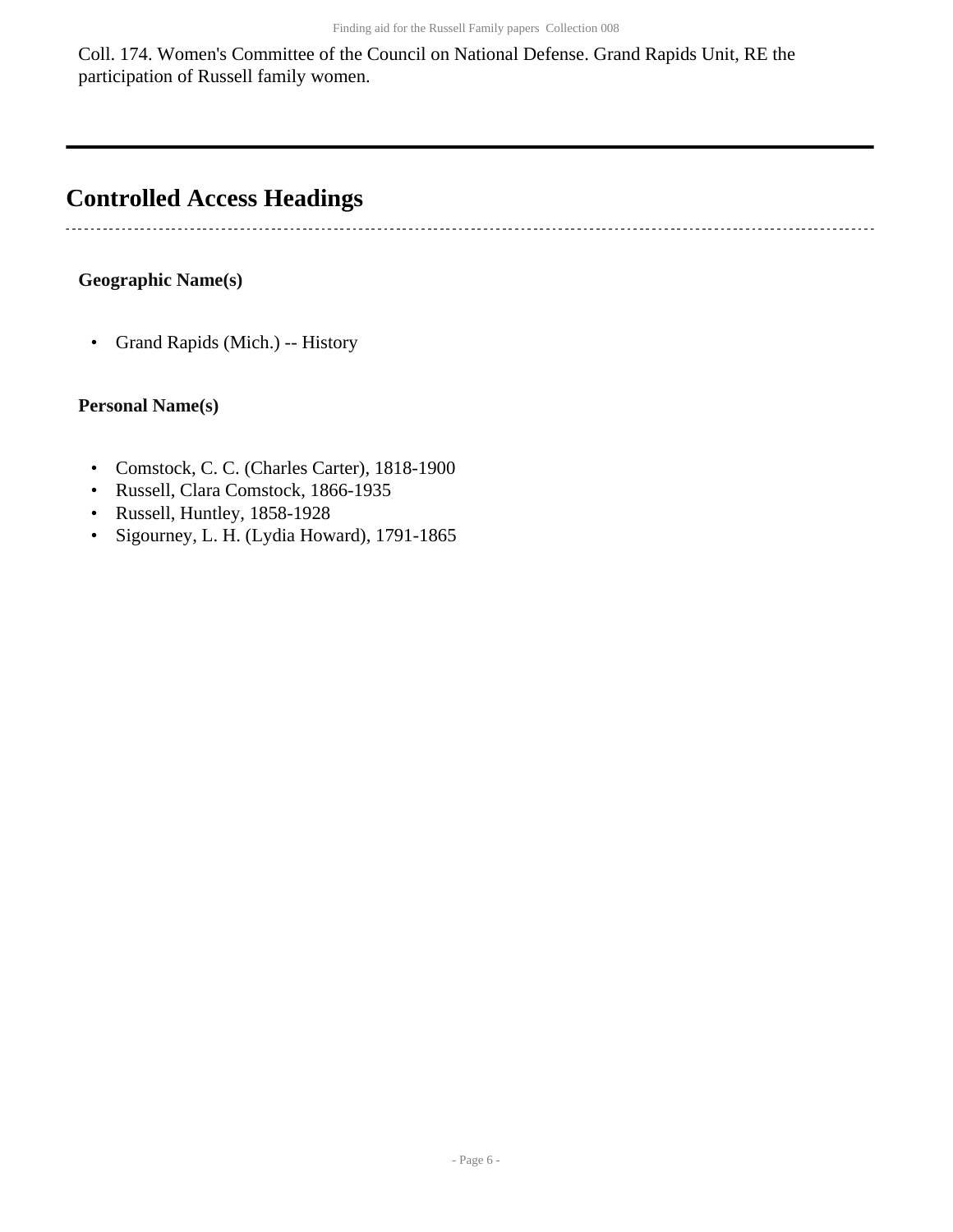## <span id="page-6-0"></span>**Collection Inventory**

<span id="page-6-2"></span><span id="page-6-1"></span>

| Series I. Biographical Records, n.d.                                                                                                                                                                             | <b>Box</b> | <b>Folder</b> |
|------------------------------------------------------------------------------------------------------------------------------------------------------------------------------------------------------------------|------------|---------------|
|                                                                                                                                                                                                                  | 1          |               |
| <b>Scope and Contents note</b>                                                                                                                                                                                   |            |               |
| Consists of two biographical sketches of Charles Carter Comstock. A                                                                                                                                              |            |               |
| copy of "Early Experience and Personal Recollections of Charles Carter                                                                                                                                           |            |               |
| Comstock" has also been added to this folder (Jan. 2004).                                                                                                                                                        |            |               |
| Series II. Genealogical Records, 1935-1977, n.d.                                                                                                                                                                 |            |               |
| <b>Scope and Contents note</b>                                                                                                                                                                                   |            |               |
| Records compiled by Frances Pangburn Russell are divided into three subseries.                                                                                                                                   |            |               |
| <b>Subseries A. Genealogies</b>                                                                                                                                                                                  |            |               |
| <b>Scope and Contents note</b>                                                                                                                                                                                   |            |               |
| The family genealogies include charts, historical information, and notes in various levels of detail for<br>the following families: Albee, Andrews, Andrus, Balch, Benten, Blott, Bradford, Breese, Bruce, Bull, |            |               |

the following families: Albee, Andrews, Andrus, Balch, Benten, Blott, Bradford, Breese, Bruce, Bull, Butterfield, Champion, Chapin, Cheney, Cleland, Coggeshall, Cole, Comstock, Cook, Cowles, Durkee, Endelmann, Ford, French, Green, Greene, Guild, Harris, Hart, Hayward, Haywood, Hill, Hunter, Hurlburt, Jenner, John of Gaunt, Kilbourne, King, Langdon, Lilly, Mann, Marshfield, Newell, Nims, Norton, Parmalee, Parris, Patton, Peck, Pidge, Pigge, Porter, Quigley, Rockwood, Rogers, Root, Russell, Scott, Seymour, Sigourney, Stacy, Standley, Stanley, Thurston, Trerice, Walbridge, Waters, Wentworth, Winchell, Winslow, Wood, Woodford, and Woods.

**Box Folder**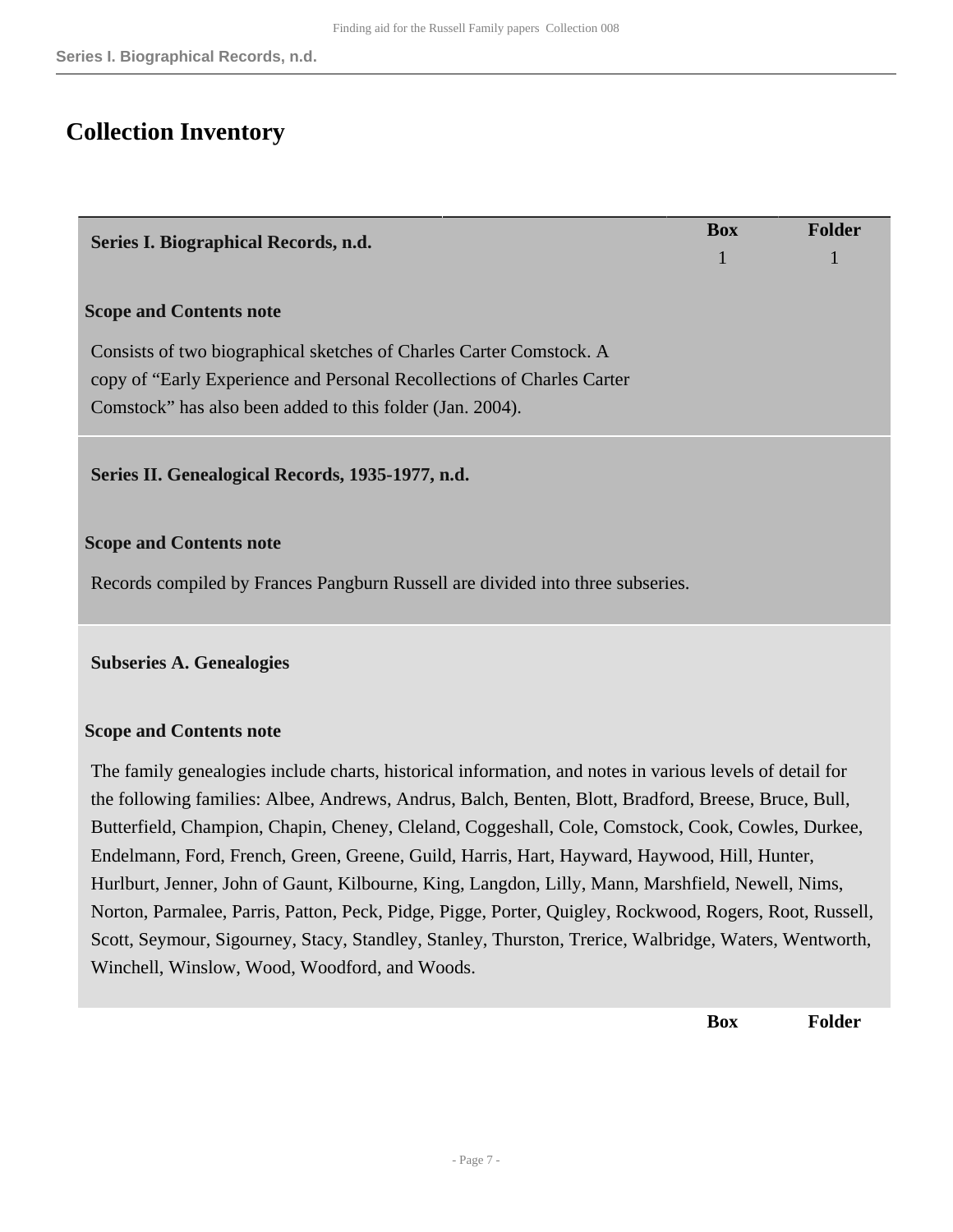#### **Subseries B. Connecticut Society of Genealogists, Inc.**

| Russell and Comstock Genealogical chart.                                                                                                                                              | $\mathbf{1}$ | $\overline{2}$ |
|---------------------------------------------------------------------------------------------------------------------------------------------------------------------------------------|--------------|----------------|
| Albee, Andrews, Blott, Butterfield,, Bull, Bruce, Cowles, Chapin, Cook,<br>Coggeshall, Cheney, Ford, Greene, Green, Hunter, Holt, Hayward,<br>Haywood, Kilbourne, King, Langdon.      | $\mathbf{1}$ | 3              |
| Louice, Edelmann, Hill, Cole, Bradford, Bruce.                                                                                                                                        | $\mathbf{1}$ | 4              |
| Bruce, Cleland, French, Harris, Parris, Quigley, Walrond, (Mrs. Charles<br>C. Russell's descent from John of Gaunt, 3rd son of King Edward III of<br>England).                        | $\mathbf{1}$ | 5              |
| Langdon, Moody, Newell, Olmsted, Peck, Pidge, Pigge, Porter,<br>Rockwood, Root, Seymour, Standley, Stanley, Scott, Thurston, Woodford,<br>Wood, Woods.                                | $\mathbf{1}$ | 6              |
| Andrews, Andrus, Balch, Champion, Comstock, Durkee, Guild, Huntley,<br>Mann, Patton, Parmalee, Russell, Rogers (Mayflower passenger),<br>Sigourney, Walbridge, Wood, Wentworth, Nims. | $\mathbf{1}$ | 7              |
| Benton, Hurlburt, Jenner, Marshfield, Ford, Green, Hayward, Kilbourne,<br>King, Lilly, Langdon, Norton, Trerice, Waters, Winchell, Winslow.                                           | $\mathbf{1}$ | 8              |
| Stacy.                                                                                                                                                                                | $\mathbf{1}$ | 9              |
| <b>Subseries B. Connecticut Society of Genealogists, Inc.</b>                                                                                                                         |              |                |
| <b>Scope and Contents note</b>                                                                                                                                                        |              |                |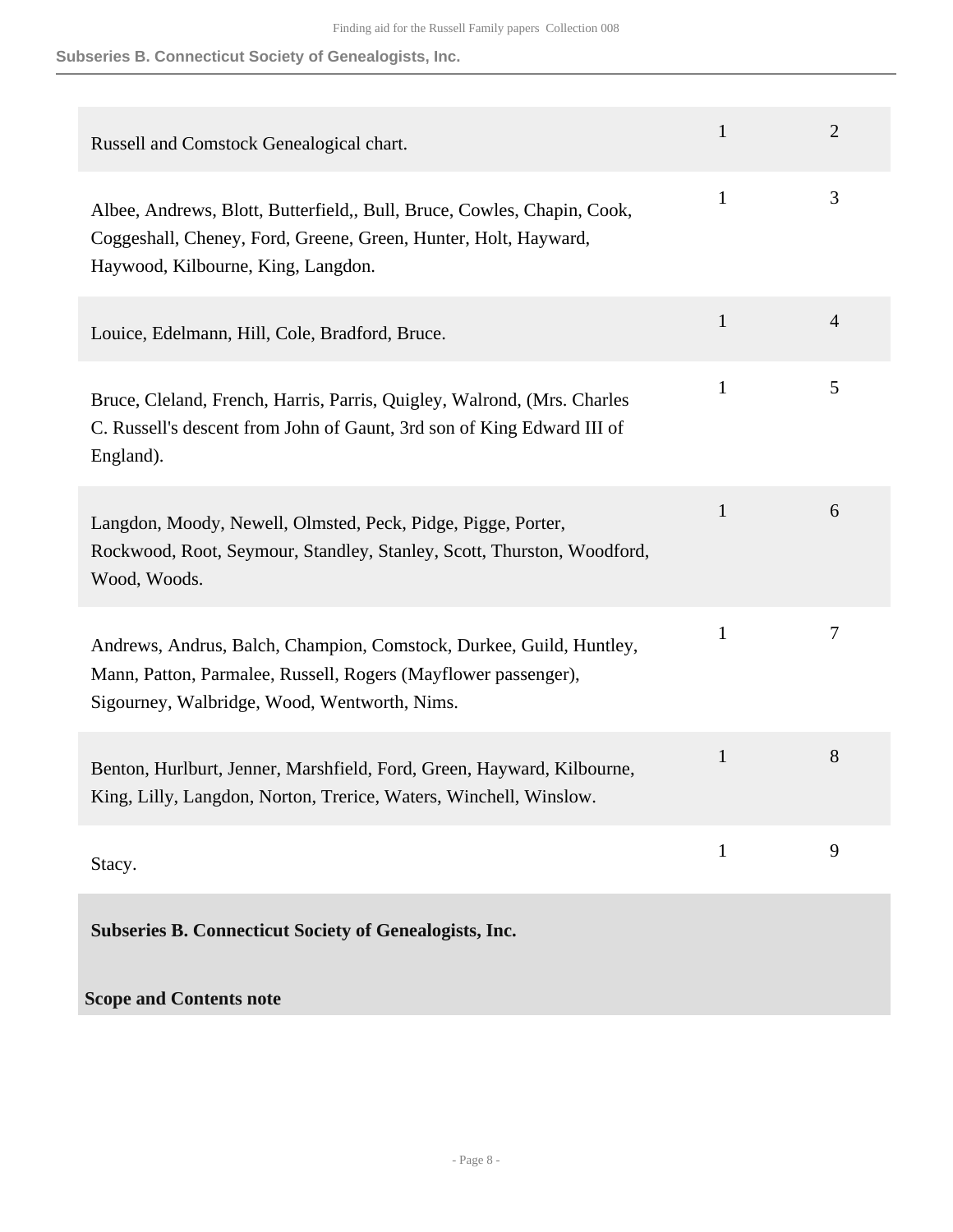The Connecticut Society subseries includes a membership directory, newsletters and genealogical charts.

|                                                                     | <b>Box</b> | Folder |
|---------------------------------------------------------------------|------------|--------|
| Directories, newsletters, ancestor charts for Mrs. Frances Russell. |            |        |

#### **Subseries C. Correspondence, 1935-77, n.d.**

#### **Scope and Contents note**

The correspondence subseries contains incoming correspondence of Frances Russell concerning her genealogical research. The correspondence is arranged alphabetically by family name and thereunder chronologically.

|                                                    | <b>Box</b>     | Folder         |
|----------------------------------------------------|----------------|----------------|
| Benton, 1936-77, n.d.                              | $\mathbf{1}$   | 11             |
| Bridge, 1975.                                      | $\mathbf{1}$   | 12             |
| Bruce, 1937-74, n.d.                               | $\overline{2}$ | $\mathbf{1}$   |
| Comstock, Guild, Huntley, Palmerlee, 1956-71, n.d. | $\overline{2}$ | $\overline{2}$ |
| Eastwood, 1936-77, n.d.                            | $\overline{2}$ | 3              |
| Fountain, Beebe, 1964-72.                          | $\overline{2}$ | $\overline{4}$ |
| Gay, 1961-74.                                      | $\overline{2}$ | 5              |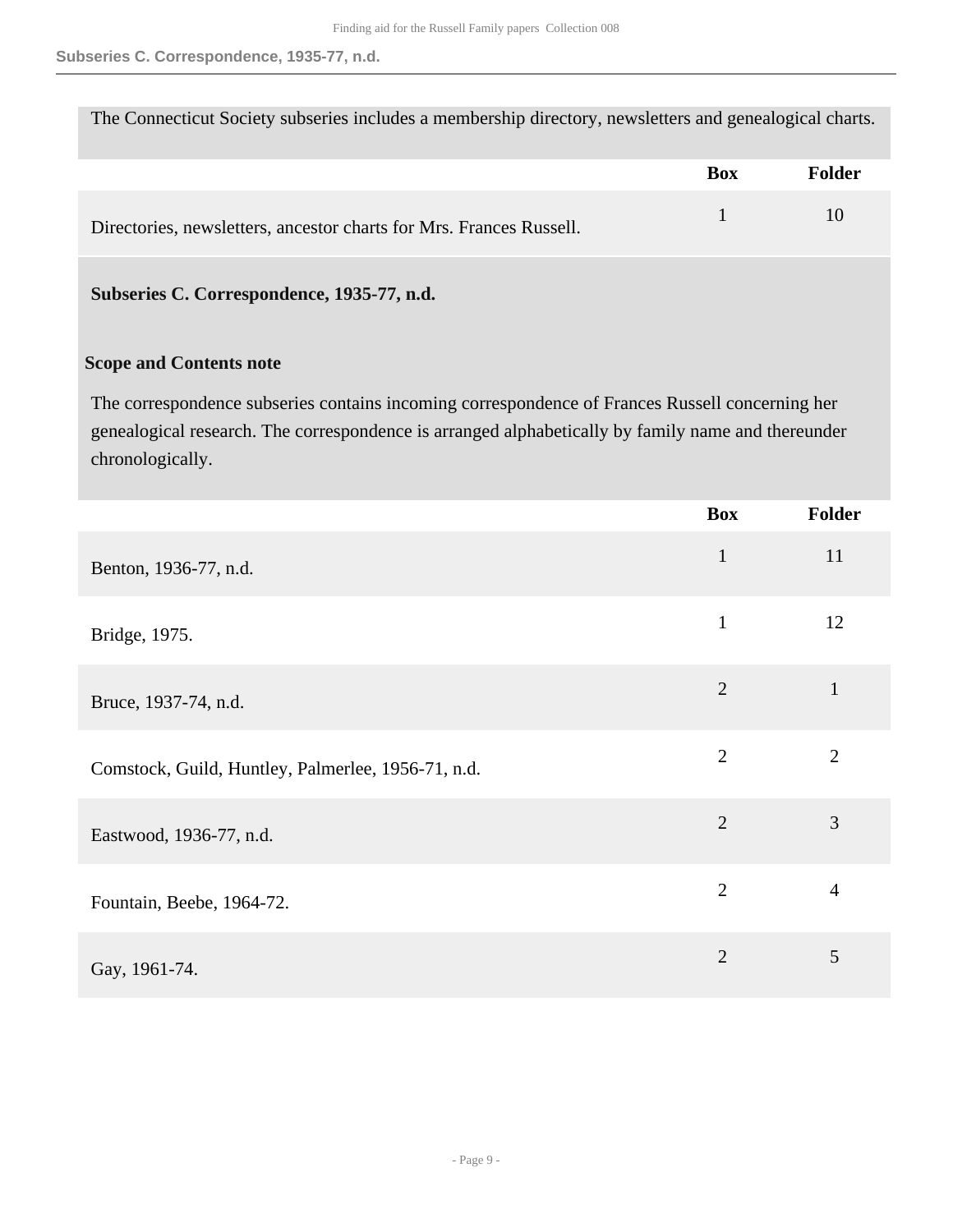**Series III. Family Correspondence, 1862-1937, n.d.**

| Green, Greene, 1972-74, n.d. | $\overline{2}$ | 6  |
|------------------------------|----------------|----|
| Haywood, Holbrook, 1972.     | $\overline{2}$ | 7  |
| Langdon, Lankton, 1964-73.   | $\overline{2}$ | 8  |
| Pangburn, Panborn, 1936-77.  | $\overline{2}$ | 9  |
| Russell, 1935-73.            | $\overline{2}$ | 10 |
| Sigourney, 1950-69, n.d.     | $\overline{2}$ | 11 |
| Wood, 1971.                  | $\overline{2}$ | 12 |

#### <span id="page-9-0"></span>**Series III. Family Correspondence, 1862-1937, n.d.**

#### **Scope and Contents note**

Correspondents include Elizabeth Russell, Reverend Francis T. Russell, Mary Russell, Gordon Russell, Huntley Russell, Charles Carter Comstock, Clara Comstock Russell, Etta Comstock Boltwood, Charles Comstock Russell, Huntley Russell, Clara Russell, Sigourney Russell, and Francis T. Russell. Included are incoming letters from Clara Comstock Russell during her years at St. Margaret's School for Girls, and letters from Charles Comstock Russell to his parents from Howe Military School and later the University of Michigan. There is a photocopy of one Civil War letter from Edward H. Russell describing camp life in Georgetown near Washington, D.C. Also included is a scathing letter from Charles C. Comstock to Aaron B. Turner, editor of The Grand Rapids Eagle, concerning editorial comments made by the newspaper during Comstock's congressional campaign in 1884. [Mr. Turner was, by the way, his father in law!]

There is one folder of correspondence from Sigourney Russell to his parents, Mr. & Mrs. Francis T. Russell, describing ranch life and travel in Colorado, where Sigourney lived for a time during the 1870s.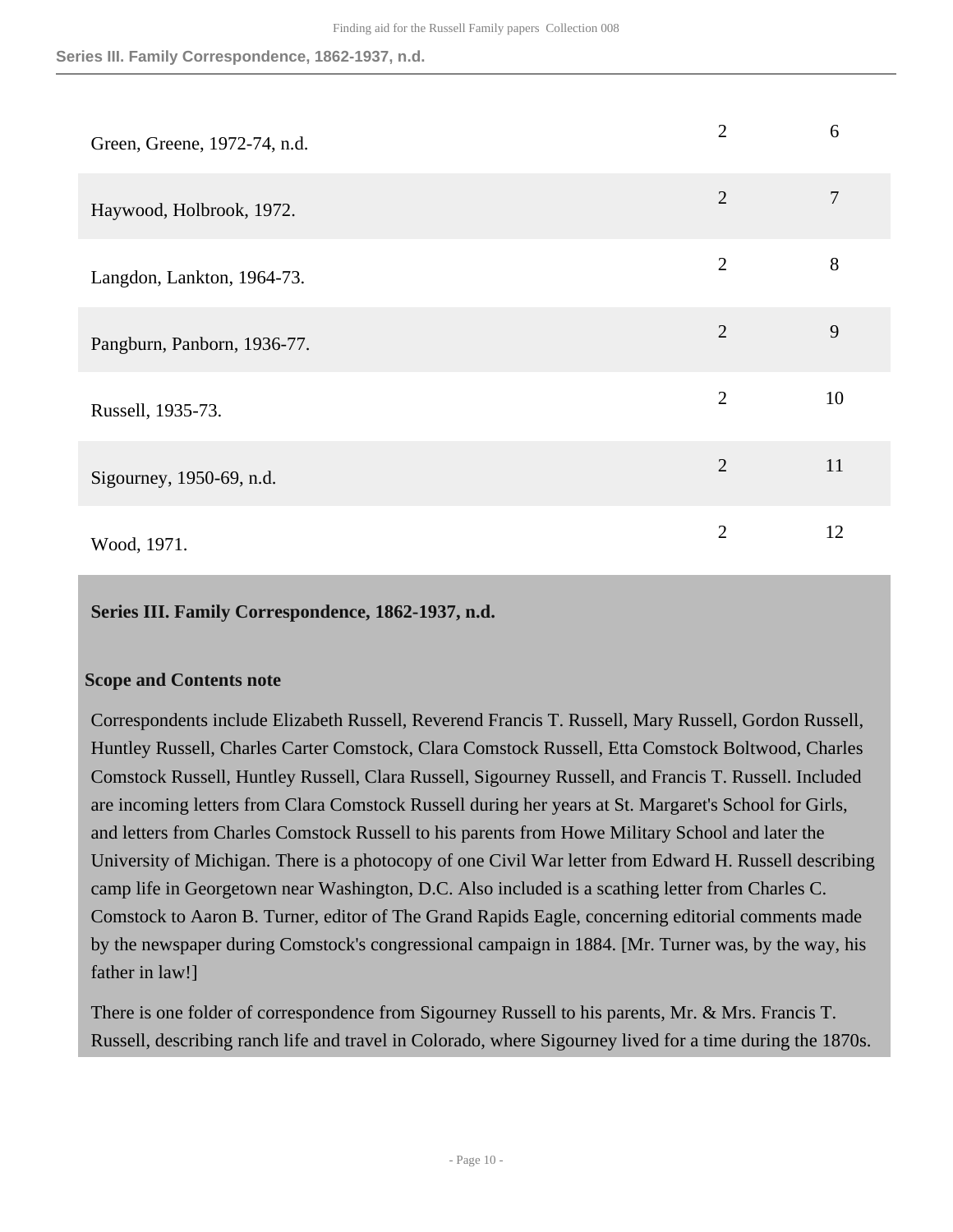Most of the letters (all photocopies) are undated and some are nearly illegible. The correspondence of each family member is arranged chronologically.

|                                                               | <b>Box</b>     | Folder         |
|---------------------------------------------------------------|----------------|----------------|
| Edward H. Russell, 1862.                                      | $\overline{2}$ | 13             |
| Elizabeth Russell, 1873-96.                                   | $\overline{2}$ | 14             |
| Reverend Francis T. Russell, 1880-97.                         | $\sqrt{2}$     | 15             |
| Rev. Russell continues                                        | $\overline{2}$ | 16             |
| Rev. Russell continues                                        | $\overline{2}$ | 17             |
| Mary Russell, 1875-86.                                        | 3              | $\mathbf{1}$   |
| Gordon Russell, 1877-98.                                      | 3              | $\overline{2}$ |
| Huntley Russell, 1883-1907.                                   | 3              | 3              |
| Mr. & Mrs. Huntley Russell (incoming), 1871-1904.             | 3              | $\overline{4}$ |
| Charles Carter Comstock & Cornelia Guild Comstock, 1883-1906. | 3              | $\mathfrak{S}$ |
| <b>Clara Comstock Russell</b>                                 |                |                |
|                                                               | <b>Box</b>     | <b>Folder</b>  |
| Outgoing letters, 1900-30.                                    | 3              | $6\,$          |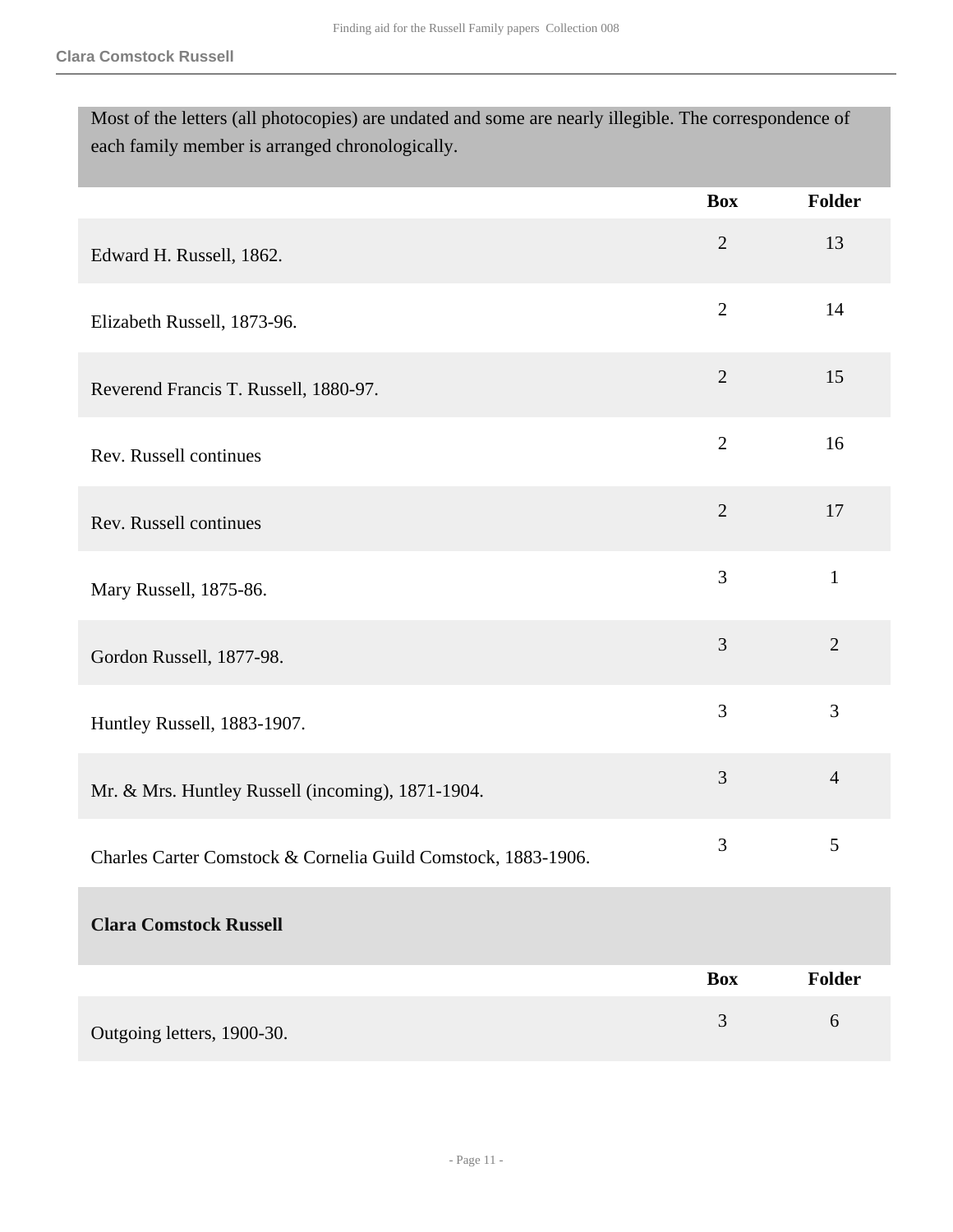| Incoming while at St. Margaret's School, 1880-83.                                   | 3              | $\overline{7}$ |
|-------------------------------------------------------------------------------------|----------------|----------------|
| Incoming from non-family members, 1885-1920.                                        | 3              | 8              |
| <b>Charles Comstock Russell</b>                                                     |                |                |
|                                                                                     | <b>Box</b>     | Folder         |
| 1900-1935.                                                                          | 3              | 9              |
| 1900-1903                                                                           | 3              | 10             |
| 1903-1923                                                                           | 3              | 11             |
| Incoming while at Howe Military Academy and the University of<br>Michigan, 1900-05. | 3              | 12             |
|                                                                                     | $\blacksquare$ | .              |

|                                                                                                                            | <b>Box</b>     | <b>Folder</b> |
|----------------------------------------------------------------------------------------------------------------------------|----------------|---------------|
| Francis T. Russell.                                                                                                        | 3              | 13            |
| Sigourney C. Russell, 1918-34, n.d.                                                                                        | 3              | 14            |
| Etta Comstock Boltwood, 1881-1927.                                                                                         | 3              | 15            |
| Sigourney Russell (to his parents, Rev. & Mrs. Francis T. Russell, while<br>working on a cattle ranch in Colorado), 1870s. | 4              |               |
| Letter fragments, n.d.                                                                                                     | $\overline{4}$ | 2             |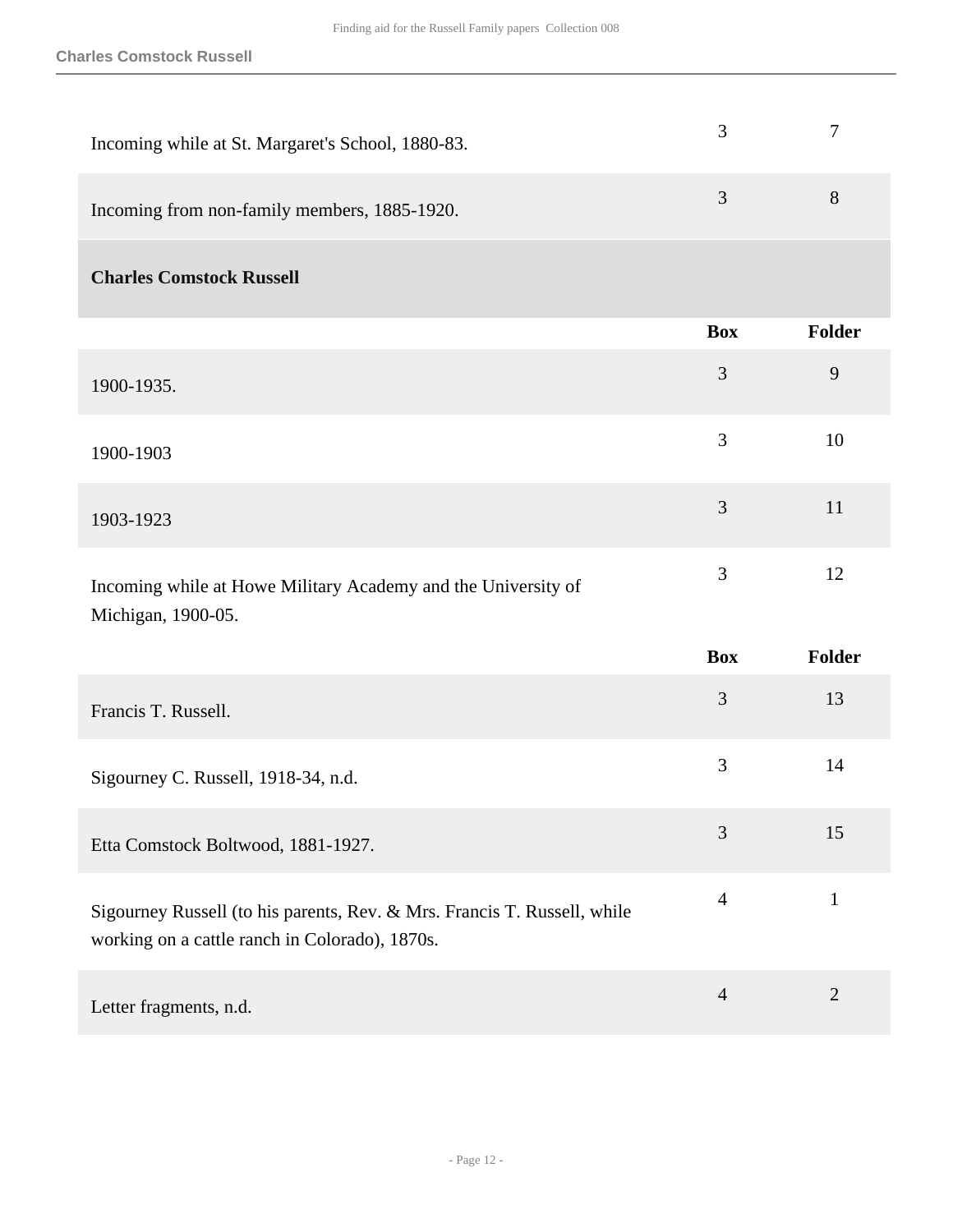#### <span id="page-12-0"></span>**Series IV. General Correspondence (Mr. & Mrs. Huntley Russell), 1912-1947.**

#### **Scope and Contents note**

Consists of incoming and outgoing letters from Huntley and Clara Russell mainly relating to their Riverside Gardens Realty Company. There are also letters related to stock investments and Republican Party activities. The correspondence was retained in original order which is roughly alphabetical by correspondent.

|                           | <b>Box</b> | Folder         |
|---------------------------|------------|----------------|
| A-J, 1915-27, 1941, 1947. | 4          | 3              |
| K-O, 1913-28.             | 4          | $\overline{4}$ |
| P-Z, 1912-30.             | 4          | 5              |

#### <span id="page-12-1"></span>**Series V. Lydia Huntley Sigourney Papers, 1818-1911, n.d.**

#### **Scope and Contents note**

Includes photocopied correspondence and drawings, and newspaper clippings and miscellaneous papers related to the poet. Correspondents include notable authors, clergymen, publishers and educators such as Horace Greeley, Jared Sparks, John Murray, Samuel Goodrich, Eliphalet Nott, Caroline May, A.H. Everett, Virginia Howes, Rufus Choate and Leonard Woods. The papers include two sets of drawings, one titled, "Hints to Teachers," and the other, "Trials of a Neat Man." The newspaper clippings and miscellaneous papers include poems by Sigourney and brief biographical data. Arranged chronologically.

|                                                        | Box | Folder |
|--------------------------------------------------------|-----|--------|
| Correspondence and papers (photocopies), 1818-64, n.d. |     |        |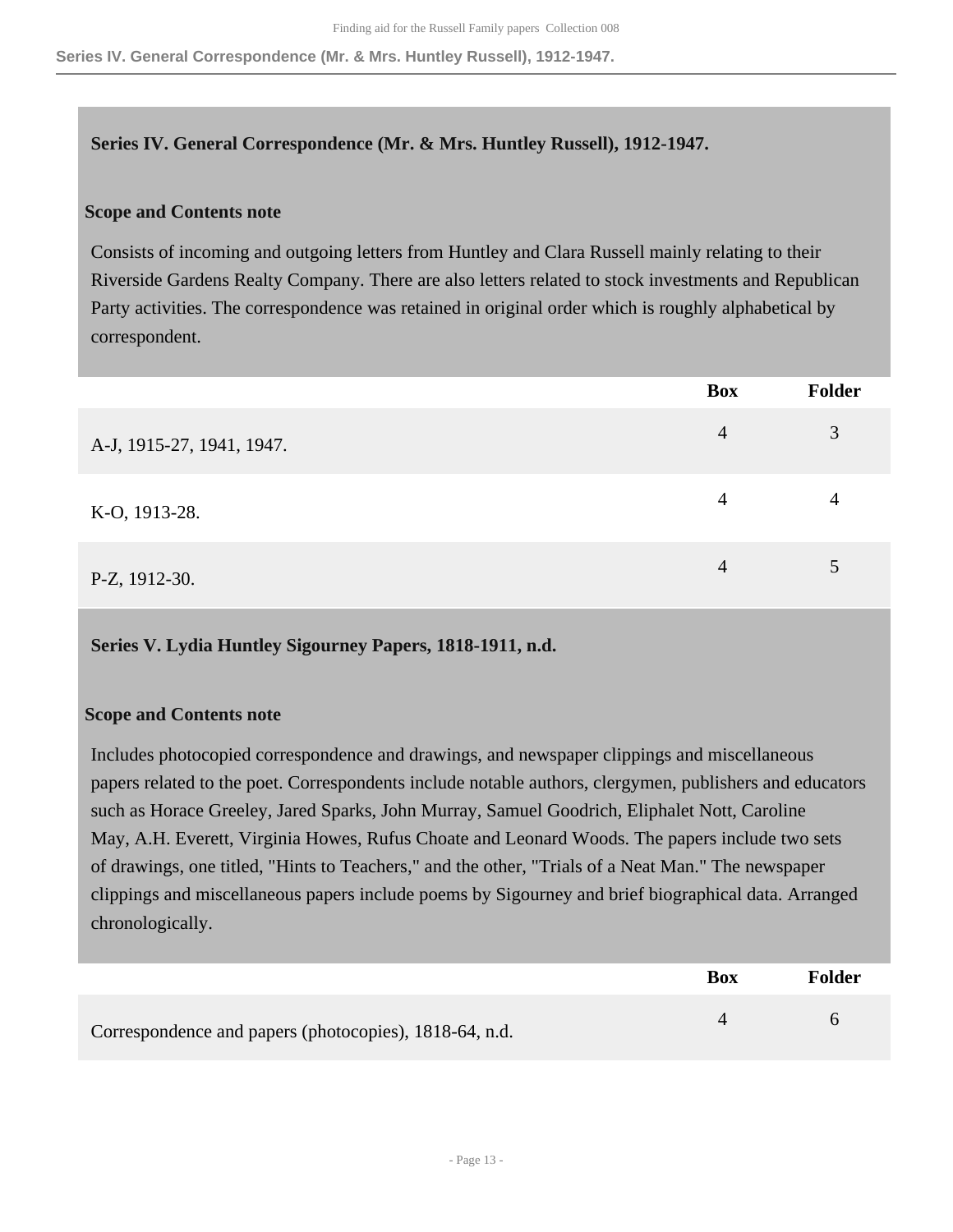| Drawings (photocopies), n.d.                             |                |  |
|----------------------------------------------------------|----------------|--|
| Clippings and miscellaneous (photocopies), 1907-11, n.d. | $\overline{4}$ |  |

<span id="page-13-0"></span>**Series VI. Legal Documents, 1889-1967.** 

#### **Scope and Contents note**

Includes abstracts of titles, c.1890-1954, deeds that document real estate transactions of the Russell and Comstock families, 1889-1925, and probate records of Charles Carter Comstock, Betty Konkle Rice and Jeannie Reed.

<span id="page-13-1"></span>

|                                                        | <b>Box</b>     | <b>Folder</b> |
|--------------------------------------------------------|----------------|---------------|
| Title abstracts, c.1890, 1899, 1923, 1939, 1952, 1954. | $\overline{4}$ | 9             |
| Deeds, 1889-1925.                                      | $\overline{4}$ | 10            |
| C.C. Comstock Probate records, 1900-35.                | $\overline{4}$ | 11            |
| Betty Konkle Rice Probate records, 1967.               | $\overline{4}$ | 12            |
| Jennie Read Probate records, 1918, 1922.               | $\overline{4}$ | 13            |
| <b>Series VII. Diaries, 1905, 1929.</b>                |                |               |
| <b>Scope and Contents note</b>                         |                |               |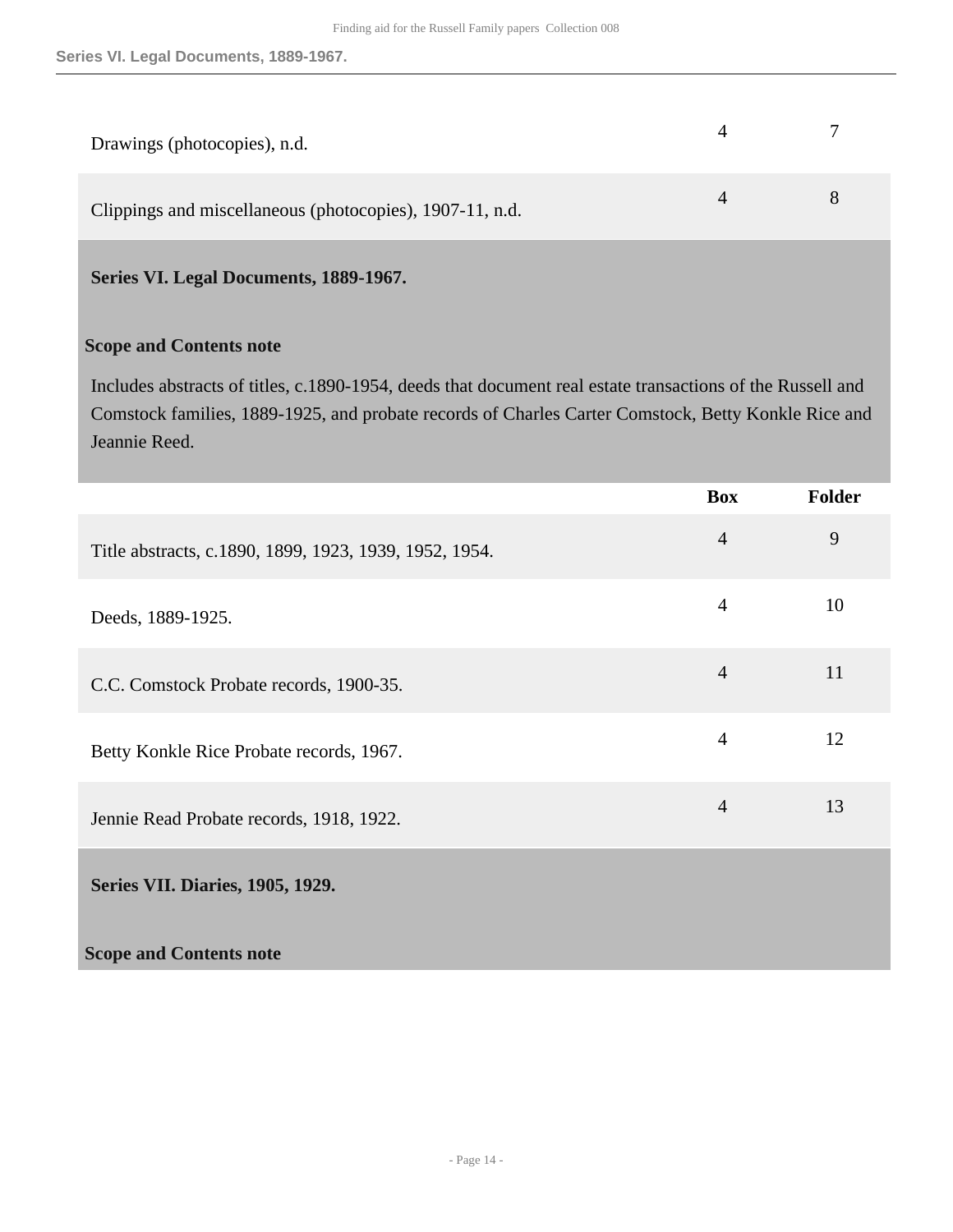<span id="page-14-0"></span>

| Contains two short diaries, one kept by Charles Comstock in 1905 while a student at the University of<br>Michigan, the other kept by Mrs. Lucius Boltwood during a Caribbean cruise in 1929. |            |                |  |
|----------------------------------------------------------------------------------------------------------------------------------------------------------------------------------------------|------------|----------------|--|
|                                                                                                                                                                                              | <b>Box</b> | <b>Folder</b>  |  |
| Mrs. Lucius Boltwood - Caribbean cruise, 1929.                                                                                                                                               | 5          | 1              |  |
| Charles Carter Comstock - Univ. of Michigan, 1905.                                                                                                                                           | 5          | $\mathbf{1}$   |  |
| Series VIII. Huntley Russell Poetry, n.d.                                                                                                                                                    | <b>Box</b> | <b>Folder</b>  |  |
|                                                                                                                                                                                              | 5          | $\overline{2}$ |  |
| <b>Scope and Contents note</b>                                                                                                                                                               |            |                |  |
| Consists of hundreds of poems by Russell most of which are hand written on<br>scraps of paper and are generally untitled, undated and unarranged.                                            |            |                |  |
| Series IX. Programs, 1886, 1928-1946, n.d.                                                                                                                                                   | <b>Box</b> | <b>Folder</b>  |  |
|                                                                                                                                                                                              | 5          | 3              |  |
| <b>Scope and Contents note</b>                                                                                                                                                               |            |                |  |
| Consists of printed programs for religious and entertainment events attended                                                                                                                 |            |                |  |
| by the Russells. The series includes church programs (1938-46), school                                                                                                                       |            |                |  |
| programs (1928-44) and miscellaneous programs (1937-44, n.d.). Each                                                                                                                          |            |                |  |
| category is arranged chronologically.                                                                                                                                                        |            |                |  |
| Series X. Financial Records, 1903-1942.                                                                                                                                                      |            |                |  |

#### <span id="page-14-2"></span><span id="page-14-1"></span>**Scope and Contents note**

Includes bank statements and canceled checks from Clara Russell (1930, 1933-36, 1940-42), Huntley Russell (1902-04, 1922-23), Bond Ave. Building Account (1921-25), F.T. Russell, agent (1924), and Riverside Gardens Realty Company (1925). Also includes check stubs (1902-39) some of which are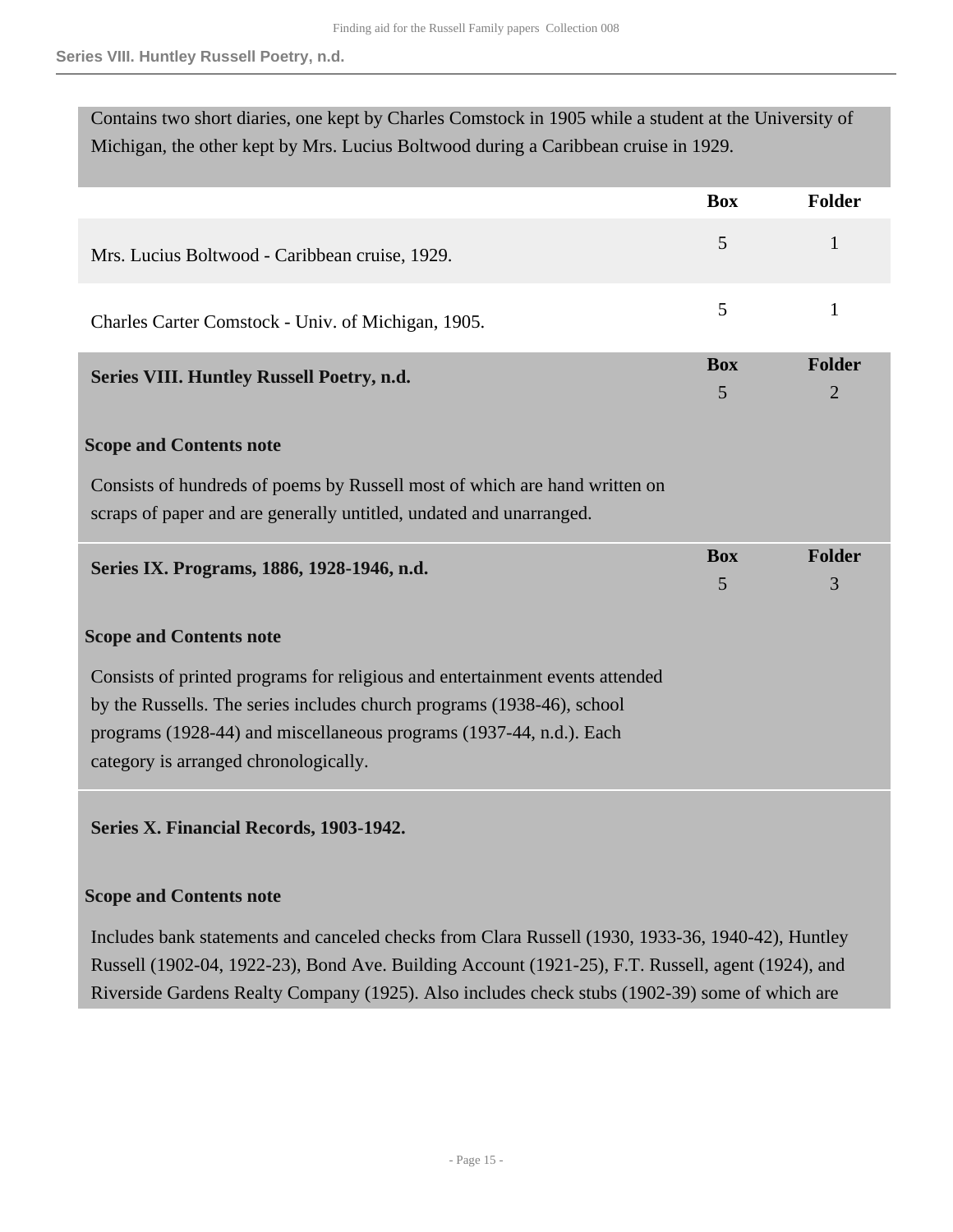| annotated. Canceled checks are arranged by account and thereunder chronologically. The check stubs are |            |        |
|--------------------------------------------------------------------------------------------------------|------------|--------|
| arranged chronologically.                                                                              |            |        |
|                                                                                                        | <b>Box</b> | Folder |
| Expense Ledgers, 1927-30.                                                                              |            | 4      |
| Michigan Trust Co. (Clara C. Russell, et al), 1926-32.                                                 |            | $5-6$  |

| Bonds, 1913-33. |  |
|-----------------|--|

| Receipts for construction material (Russell House, 215 Boltwood, NE), |  |
|-----------------------------------------------------------------------|--|
| 1903-06.                                                              |  |

| Income Tax Returns, 1919-22, 1926-30. |  |
|---------------------------------------|--|
|                                       |  |

### **Bank Statements and Canceled Checks**

| Mrs. Huntley Russell, 1930, 1933-36, 1940-42. |  |
|-----------------------------------------------|--|
|                                               |  |

North Park Water Co., 1927-30. <sup>6</sup>

**Canceled Checks** 

|                                    | <b>Box</b> |
|------------------------------------|------------|
| Huntley Russell, 1902-04, 1922-23. |            |

**Box**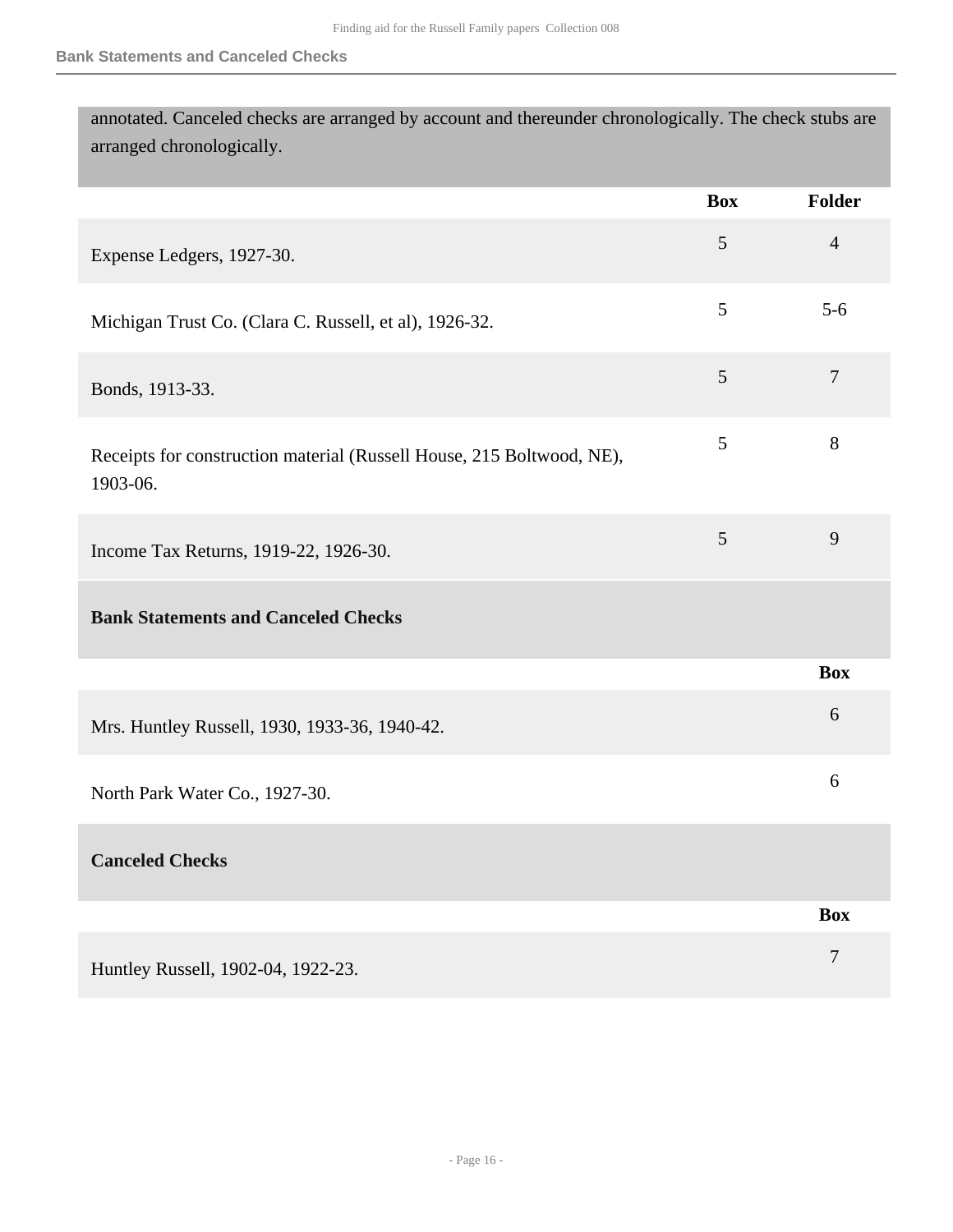| Bond Ave. Bldg. Account, 1921-25.   | 7          |
|-------------------------------------|------------|
| F.T. Russell, Agent, 1924.          | 7          |
| Riverside Gardens Realty Co., 1925. | 7          |
| <b>Check Stubs</b>                  |            |
|                                     | <b>Box</b> |
| Check Stubs, 1902-17.               | 8          |
| Check Stubs, 1924-39 (with gaps).   | 8          |

#### <span id="page-16-0"></span>**Series XI. Business Records, 1881-1971.**

#### **Scope and Contents note**

Consists mostly of Riverside Realty Company records (1917-1964) documenting the family development of a residential section of Grand Rapids. Most of the records are annotated plat maps but also included are several photographs, title abstracts and tax bills. Other records include those from the Russell Machine Company (1940-71), Mill Site Real Estate, Grand Trunk Railway Company property, the Dorgan plat, West Michigan Park Association correspondence concerning Russell's Ottawa Beach property, and stock certificates.

#### **Russell Machine Company**

|                                    | <b>Box</b> | <b>Folder</b> |
|------------------------------------|------------|---------------|
| Correspondence, 1940--54, 1970-71. |            |               |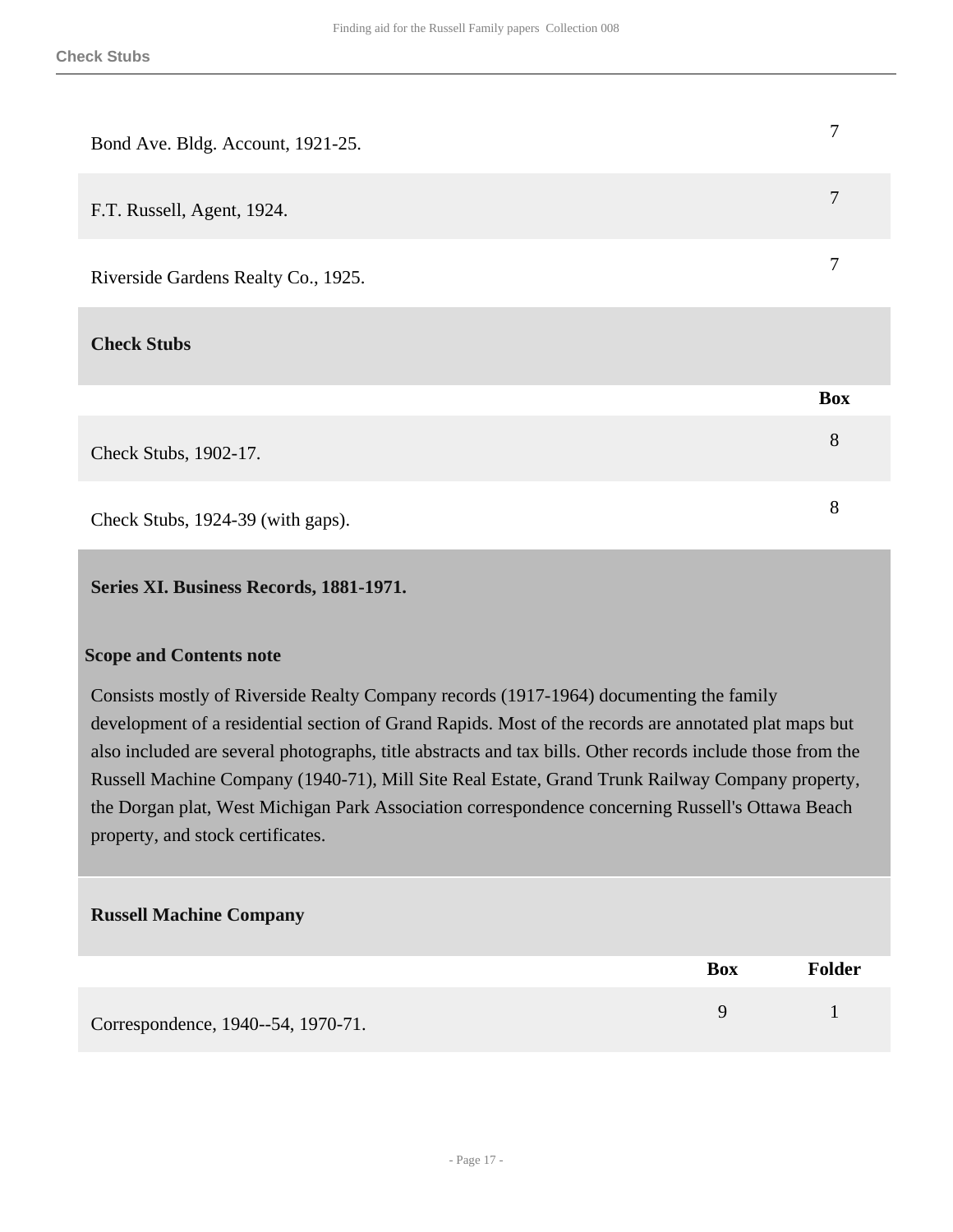| Photographs, 1950s.      | 13          | 11.5 |
|--------------------------|-------------|------|
| Account Ledger, 1951-55. | $\mathbf Q$ | 3    |

## **Riverside Gardens Realty Company**

|                                       | <b>Box</b> | Folder         |
|---------------------------------------|------------|----------------|
| Addition No. 1, 1923.                 | 9          | $\overline{4}$ |
| Addition Nos. 2, 3, 5, 1923, 1927.    | 9          | 5              |
| Addition No. 6, 1925.                 | 9          | 6              |
| Addition No. 7, 1929.                 | 9          | $\overline{7}$ |
| Addition No. 8, 1938                  | 9          | $8\,$          |
| Additions Nos. 9, 10, 1940, 1949.     | 9          | 9              |
| Addition No. 15, 1953.                | 9          | 10             |
| Miscellaneous Plats, 1917, 1964, n.d. | 9          | 11             |
| Comstock Heirs Subdivision, 1908.     | 9          | 12             |
| Riverside Gardens Subdivisions, n.d.  | 9          | 12             |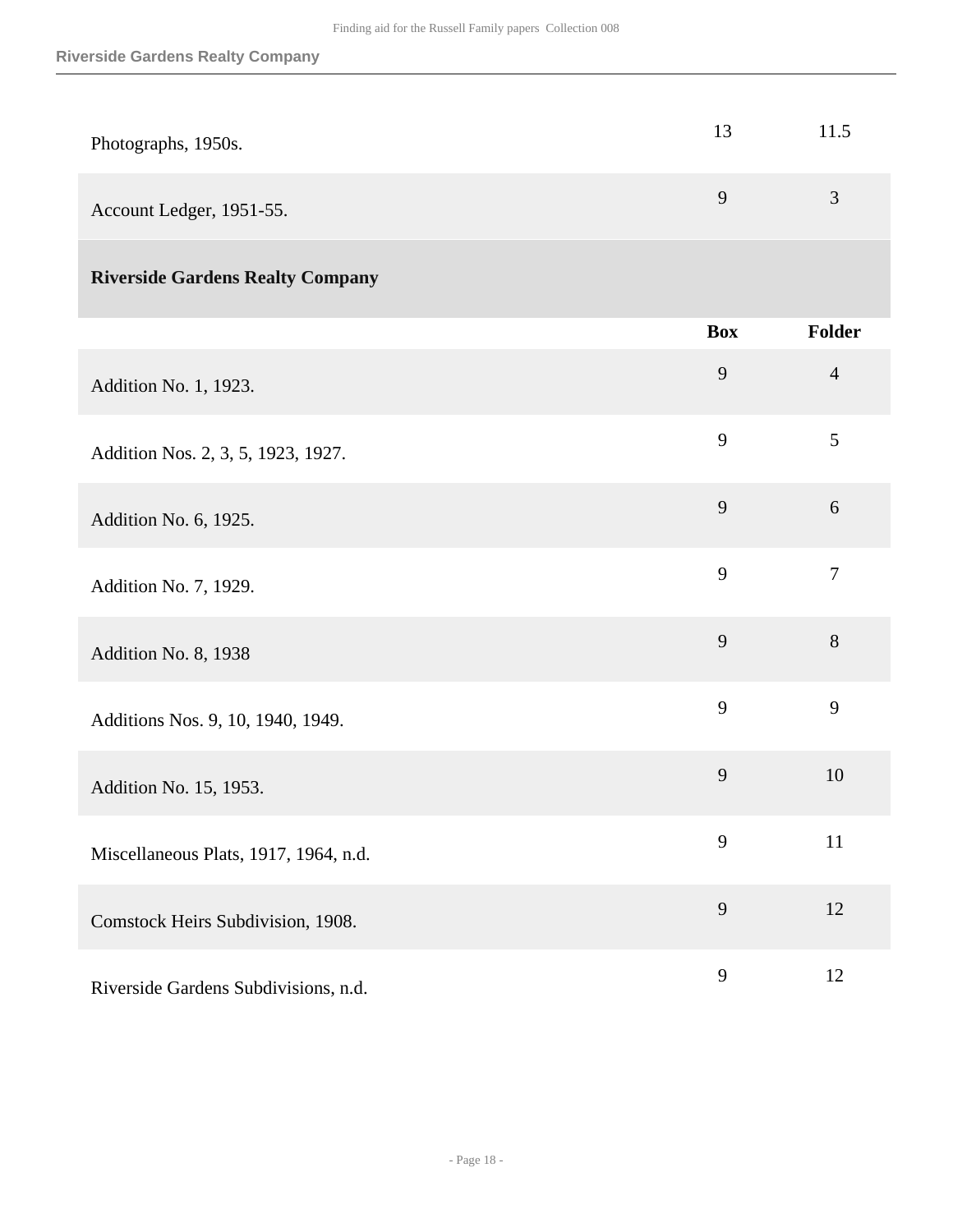#### **Series XII. Scrapbooks, 1884-1938, n.d.**

<span id="page-18-0"></span>

| Title abstracts, 1945, 1956, 1962.                                                                      | 9          | 13             |
|---------------------------------------------------------------------------------------------------------|------------|----------------|
| Photographs, n.d. Note: Moved to 13-                                                                    | 10         | $\mathbf{1}$   |
| Hancock residence, 213 Oakwoad Ave., NE, 1932-35.                                                       | 10         | $\overline{2}$ |
| Marywood Drive, 1938-44, n.d.                                                                           | 10         | 3              |
| 410 Eleanor St., 1927, 1932.                                                                            | 10         | $\overline{4}$ |
| 2226 Oakwood Ave., NE, 1923-35, n.d.                                                                    | 10         | 5              |
| Tax Bills & Delinquent Tax Sales, c1904-1920, 1937-40.                                                  | 10         | 6              |
|                                                                                                         |            |                |
|                                                                                                         | <b>Box</b> | Folder         |
| Mill Site Real Estate, 1920-28, n.d.                                                                    | 10         | $\overline{7}$ |
| Grand Trunk Railway Co., 1910-22, n.d.                                                                  | 10         | 8              |
| Dorgan Plat, 1922.                                                                                      | 10         | 9              |
| West Michigan Park Association - re. Mr./Mrs. Huntley Russell's Ottawa<br>Beach property, 1917-20, n.d. | 10         | 10             |
| Stock Certificates, 1881-1913.                                                                          | 10         | 11             |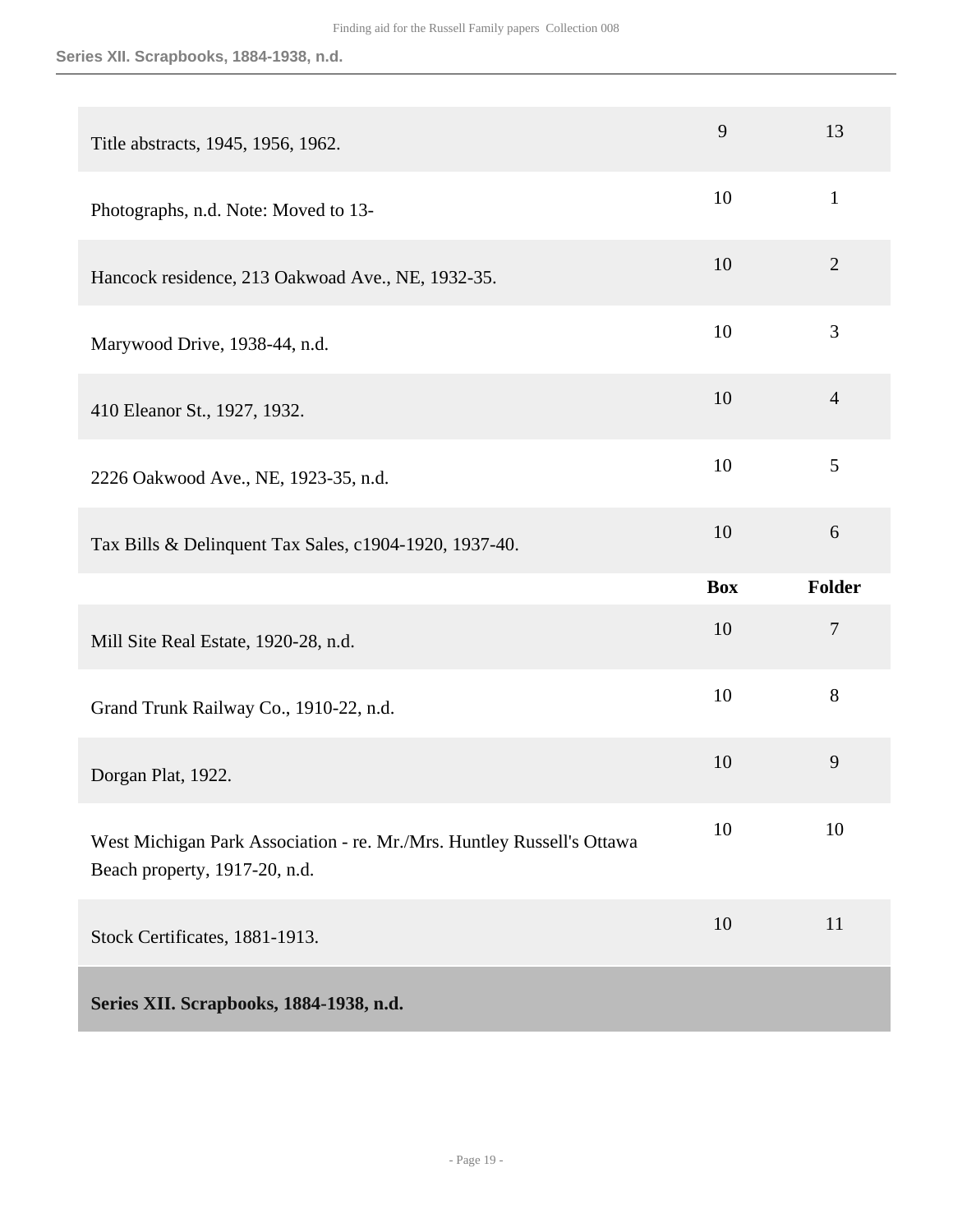#### **Scope and Contents note**

Includes one scrapbook (1873) of newspaper clippings probably compiled by C.C. Comstock. The clippings relate to the national debate on the greenback versus specie monetary policies. Comstock was a member of the Greenback Party and was a candidate for elector on the 1876 national Greenback ticket. Scrapbooks #1 and #2 (1884-1938) consist mostly of newspaper obituaries and reminiscences of early Grand Rapids settlers that probably were taken from The Grand Rapids Herald or The Grand Rapids Press. There is a name index for these two scrapbooks. Another scrapbook (1910-26) relates to Huntley Russell's political activities and the Women's Suffrage movement. There is also one undated scrapbook of humorous quips.

|                                                                                                                              | <b>Box</b> | <b>Folder</b>  |
|------------------------------------------------------------------------------------------------------------------------------|------------|----------------|
| Newspaper Clippings concerning the Greenback vs. Specie Monetary<br>Debate (probably compiled by Charles C. Comstock), 1873. | 10         | 12             |
| "Tablet recalls days of Scrip" Grand Rapids Herald, Apr. 25, 1909. 00.<br>$[2710]$ .5                                        | 10         | 12.5           |
|                                                                                                                              |            | <b>Box</b>     |
| Oversized Clippings RE C.C. Comstock. 00.[2710].3-4, 6                                                                       |            | FF.IX.A.       |
|                                                                                                                              | <b>Box</b> | <b>Folder</b>  |
| Scrapbook No. 1 (Obituaries and Reminiscences of Early Settlers of Grand<br>Rapids), c1884-1938.                             | 10         | 13             |
| Scrapbook No. 2, 1886-87, 1913-38.                                                                                           | 11         | $\mathbf{1}$   |
| Huntley Russell's Political Activities and Women's Suffrage Movement,<br>1910-26.                                            | 11         | $\overline{2}$ |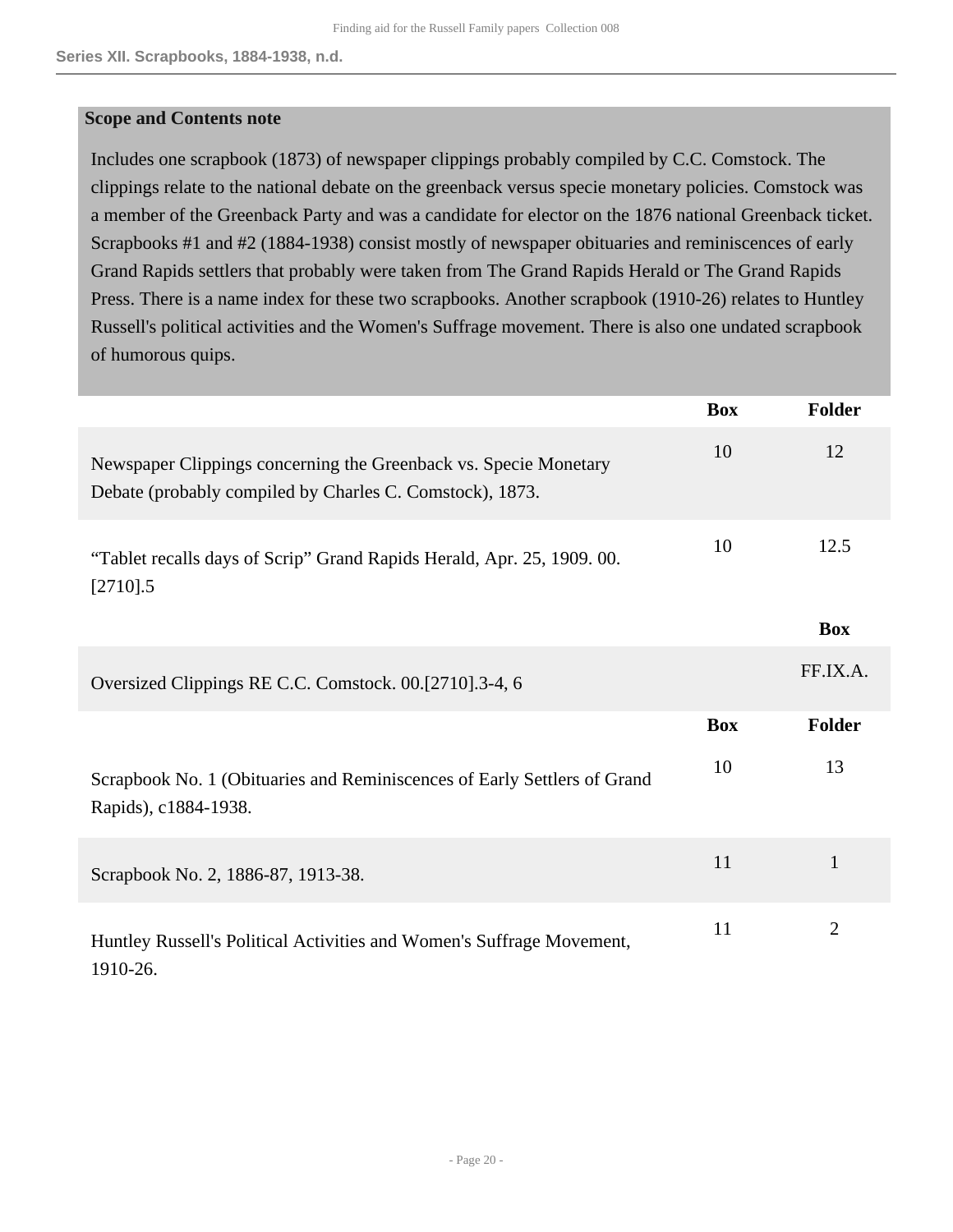| Clippings of Humorous Material, n.d. |  |
|--------------------------------------|--|

#### <span id="page-20-0"></span>**Series XIII. Memorabilia, 1863-1947, n.d.**

#### **Scope and Contents note**

Includes pictures of C.C. Comstock (c.1863), Stella Pangburn's Winmor Business Girls Class programs (1932-47), one folder of Charles Comstock Russell's childhood writings, grade reports, commencement programs, baptismal and confirmation certificates, and personal financial notes (1886-1904) and miscellaneous items (1889-1928, n.d.). An announcement made by Mayor C.C. Comstock upon the assassination of President Abraham Lincoln has been added to this section of the collection. See the Archivist for access to this item.

<span id="page-20-1"></span>

|                                                                                                              | <b>Box</b> | Folder         |
|--------------------------------------------------------------------------------------------------------------|------------|----------------|
| Pictures of Charles C. Comstock, c1863.                                                                      | 11         | $\overline{4}$ |
| Charles Comstock Russell Papers, 1886-1904.                                                                  | 11         | 5              |
| Stella Pangburn's Winmor Business Girls Class                                                                | 11         | 6              |
| Programs, 1932-47.                                                                                           | 11         | 6              |
| Miscellaneous, 1889-1928, n.d.                                                                               | 11         | $\tau$         |
|                                                                                                              |            | <b>Box</b>     |
| One framed announcement of Lincoln's assassination. Mayor's Office. City of Grand<br>Rapids, April 15, 1865. |            | <b>SAFETY</b>  |
| Series XIV. Miscellaneous Papers, 1870-1981, n.d.                                                            | <b>Box</b> | Folder         |

1-2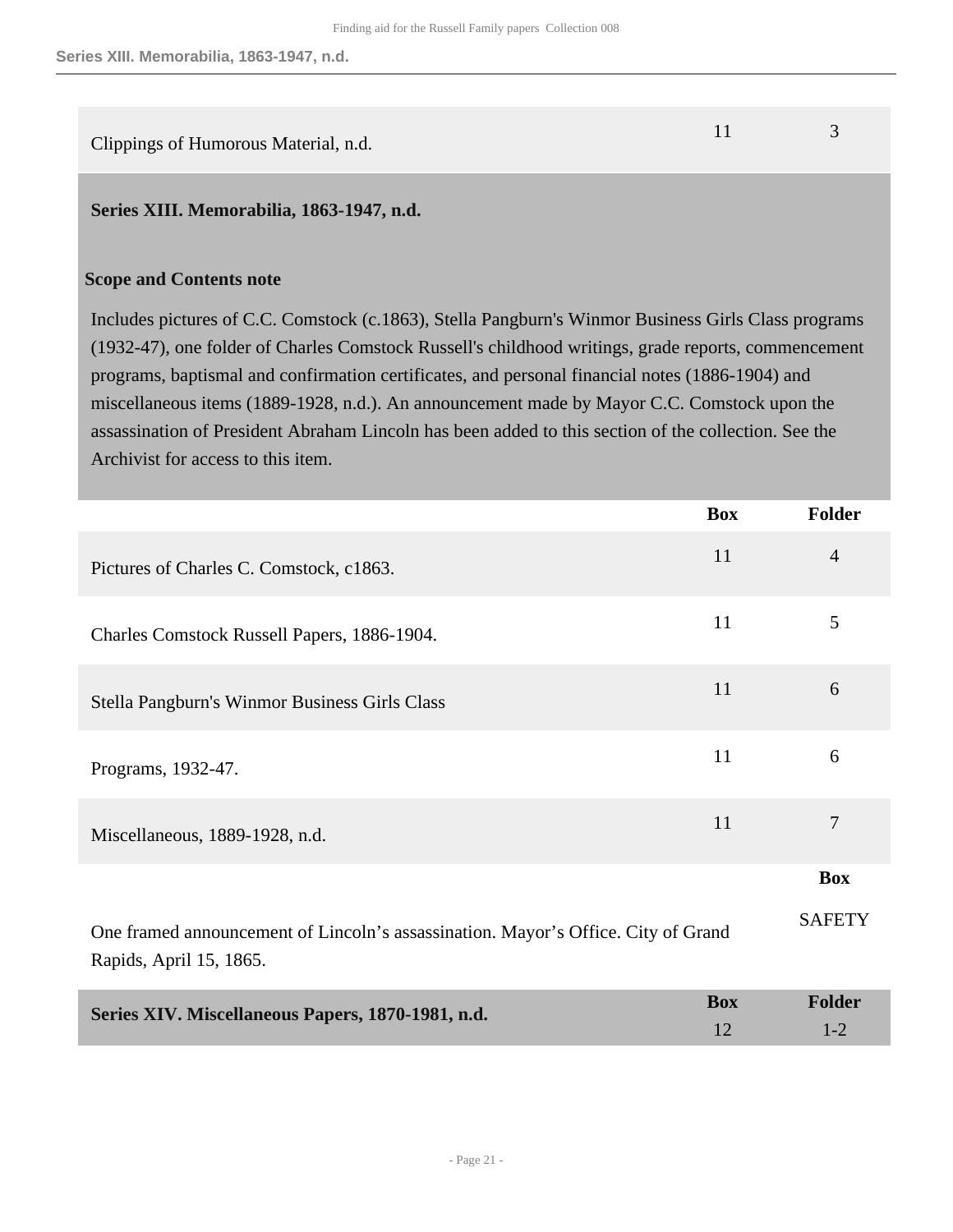#### **Scope and Contents note**

Includes scrip certificate of the kind used by C.C. Comstock to pay his employees during the Panic of 1873, and scrip used by the Board of Education to pay teachers during the Great Depression. Also includes an inventory of items in the Soldier's Home (1895), the text of a resolution and petition of the City Federation of Women's Clubs of Grand Rapids submitted to the Michigan Constitutional Convention of 1907 requesting that it adopt Women's Suffrage, a postcard (c.1912) depicting a Women's Suffrage parade in Grand Rapids showing members of the Russell family, and other items.

#### <span id="page-21-0"></span>**Series XV. Photographs.**

#### **Scope and Contents note**

Details various family members, houses and events, including recreational activities at Ottawa Beach, Michigan.

|                                       | <b>Box</b> | Folder         |
|---------------------------------------|------------|----------------|
| Automobiles, (4 items)                | 13         | $\mathbf{1}$   |
| Dams. Michigan Veterans Facility, (1) | 13         | $\overline{2}$ |
| Dogs, $(1)$                           | 13         | 3              |
| Harbors, $(1)$                        | 13         | 4              |
| Horses, $(1)$                         | 13         | 5              |
| Houses, $(26)$                        | 13         | 6              |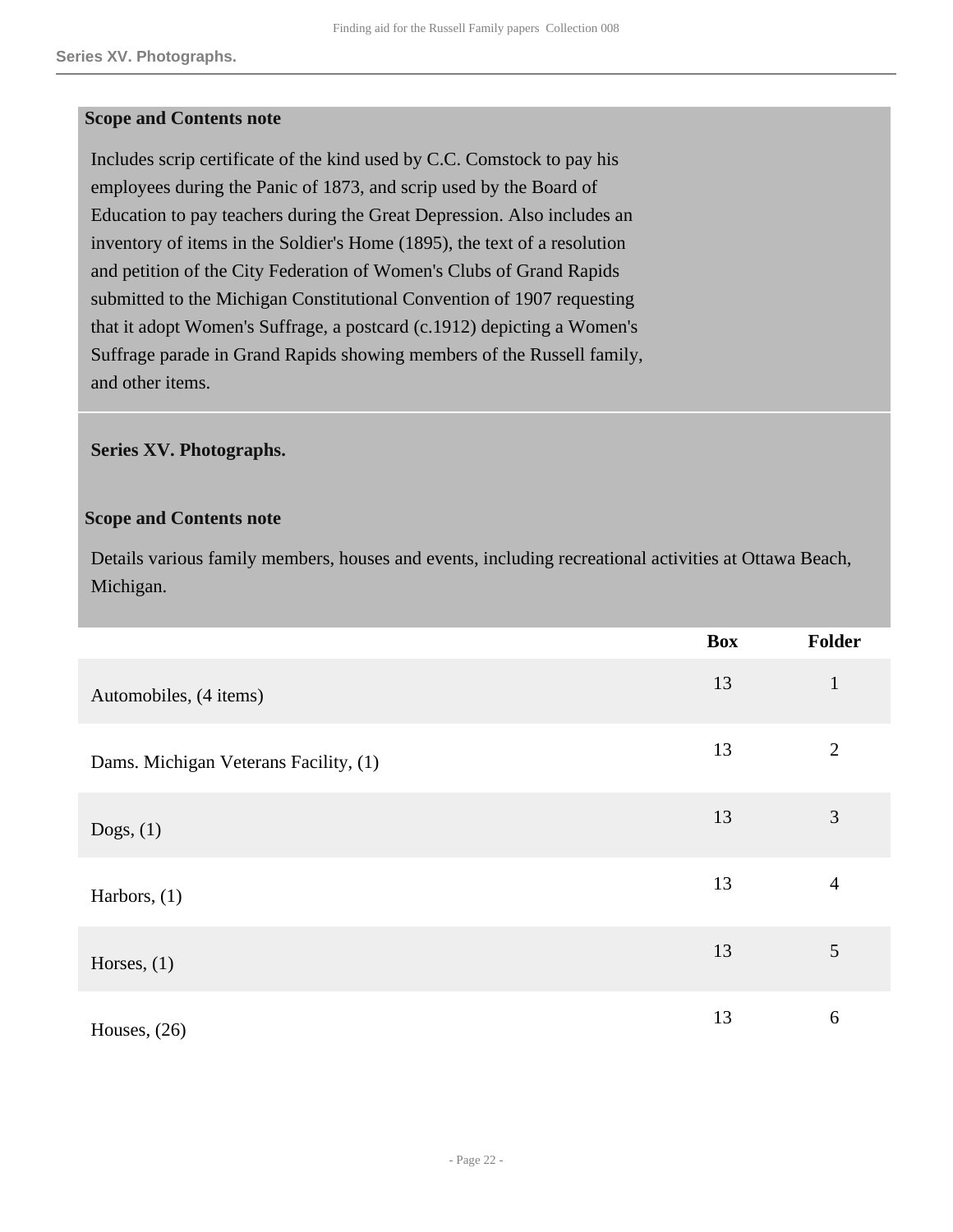| Howe Military Academy, (1)                                               | 13         | $\boldsymbol{7}$ |
|--------------------------------------------------------------------------|------------|------------------|
| Monuments and markers, (1)                                               | 13         | 8                |
| North Park Dummy Line, (1)                                               | 13         | 9                |
| Offices. Interior, (1)                                                   | 13         | 10               |
| River views, (4)                                                         | 13         | 11               |
| Riverside Gardens & Marywood Dr., circa 1939                             | 13         | 11.3             |
| Russell Machine Co. 416 Schribner Ave., N.W.                             | 13         | 11.5             |
| Schools, (1 total) [Glass negative removed - see Box 17, Folder 54, 9/9] | 13         | 12               |
| Sixth Street Bridge, (1)                                                 | 13         | 13               |
| Vacations, (9)                                                           | 13         | 14               |
| People.                                                                  |            |                  |
|                                                                          | <b>Box</b> | Folder           |
| People. Comstock, Charles Carter                                         | 13         | 15               |
| People. Comstock, Cornelia Guild, (5)                                    | 13         | 16               |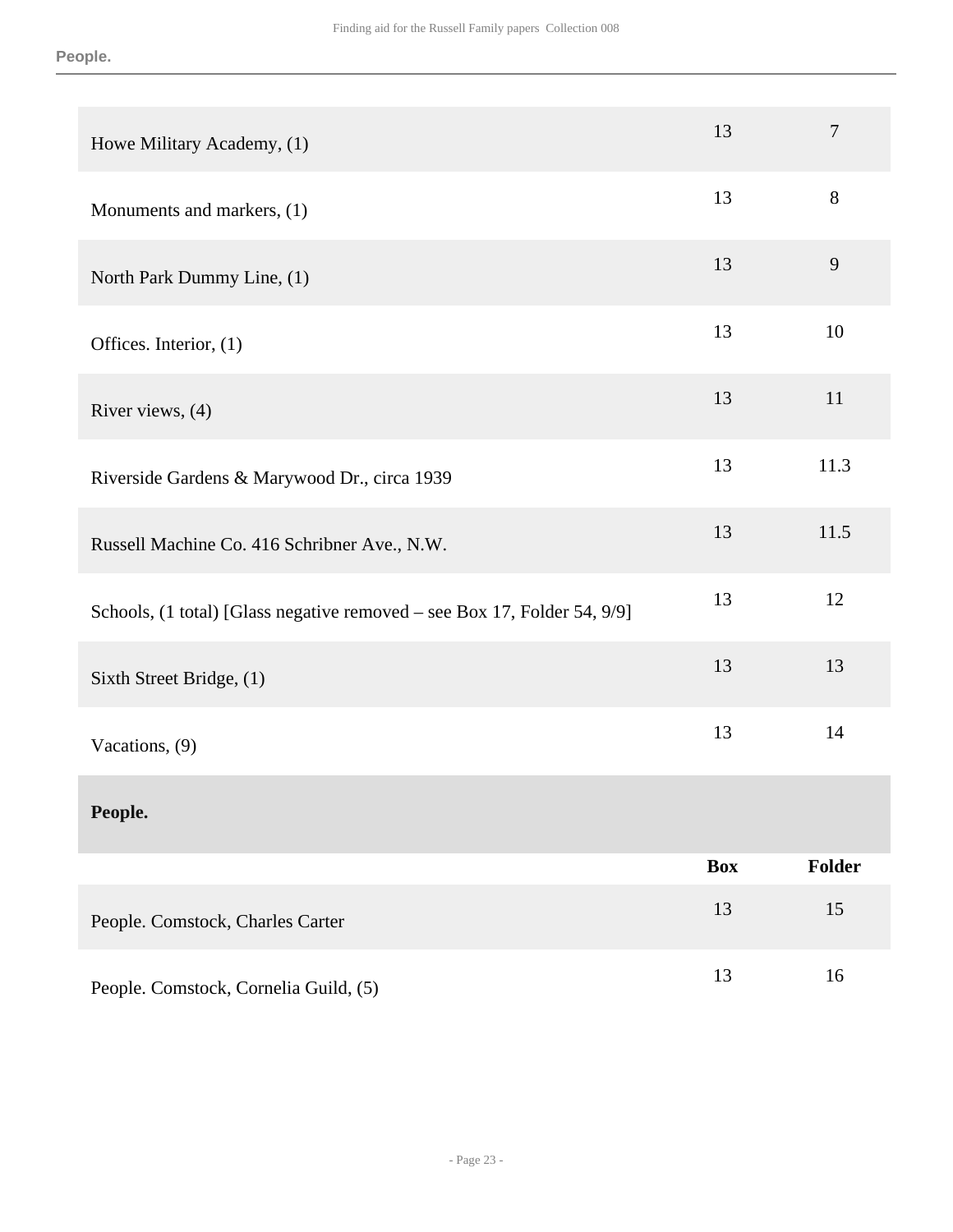| People. Russell, Clara Comstock, (25)                     | 13         | 17             |
|-----------------------------------------------------------|------------|----------------|
| People. Russell, Charles Comstock, (7)                    | 13         | 18             |
| People. Russell, Elizabeth, (2)                           | 13         | 19             |
| People. Russell, Francis J., (7)                          | 13         | 20             |
| People. Russell, Francis Thayer, (2)                      | 13         | 21             |
| People. Russell, Huntley                                  | 13         | 22             |
| People. Identified, (40)                                  | 13         | 23             |
| People. Unidentified, $(31 + bag \text{ of } t$ in types) | 14         | $\mathbf{1}$   |
| People. Groups, (19)                                      | 14         | $\overline{2}$ |
| People. Groups Unidentified, (25)                         | 14         | 3              |
| People. Groups Unidentified, (10)                         | 14         | $\overline{4}$ |
| <b>Glass Negatives, 1-53</b>                              |            |                |
|                                                           | <b>Box</b> | Folder         |
| Automobile                                                | 16         | $1\,$          |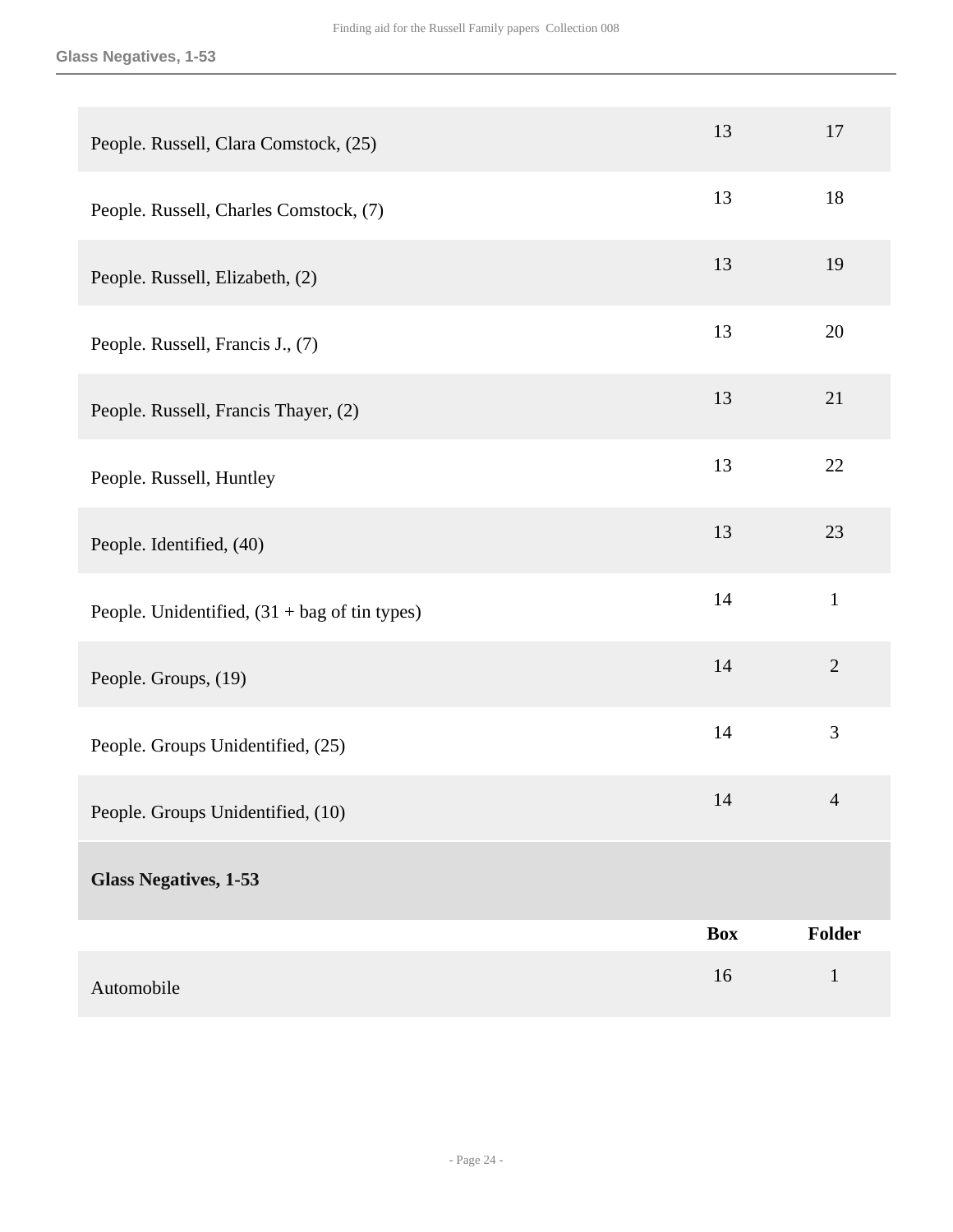| Automobile & woman       | 16     | $\overline{2}$   |
|--------------------------|--------|------------------|
| Auditorium, Interior     | 16     | $\mathfrak{Z}$   |
| Hockey players           | $16\,$ | $\overline{4}$   |
| House                    | 16     | $\mathfrak{S}$   |
| House                    | 16     | $6\,$            |
| House                    | 16     | $\boldsymbol{7}$ |
| House, Interior. Hallway | $16\,$ | $8\,$            |
| House, Interior          | $16\,$ | 9                |
| House, Interior          | $16\,$ | 10               |
| House, Interior          | 16     | $11\,$           |
| House, Interior          | 16     | 12               |
| House, Interior          | 16     | 13               |
| House, Interior. Piano   | $16\,$ | $14\,$           |
| Military Academy Parade  | $16\,$ | 15               |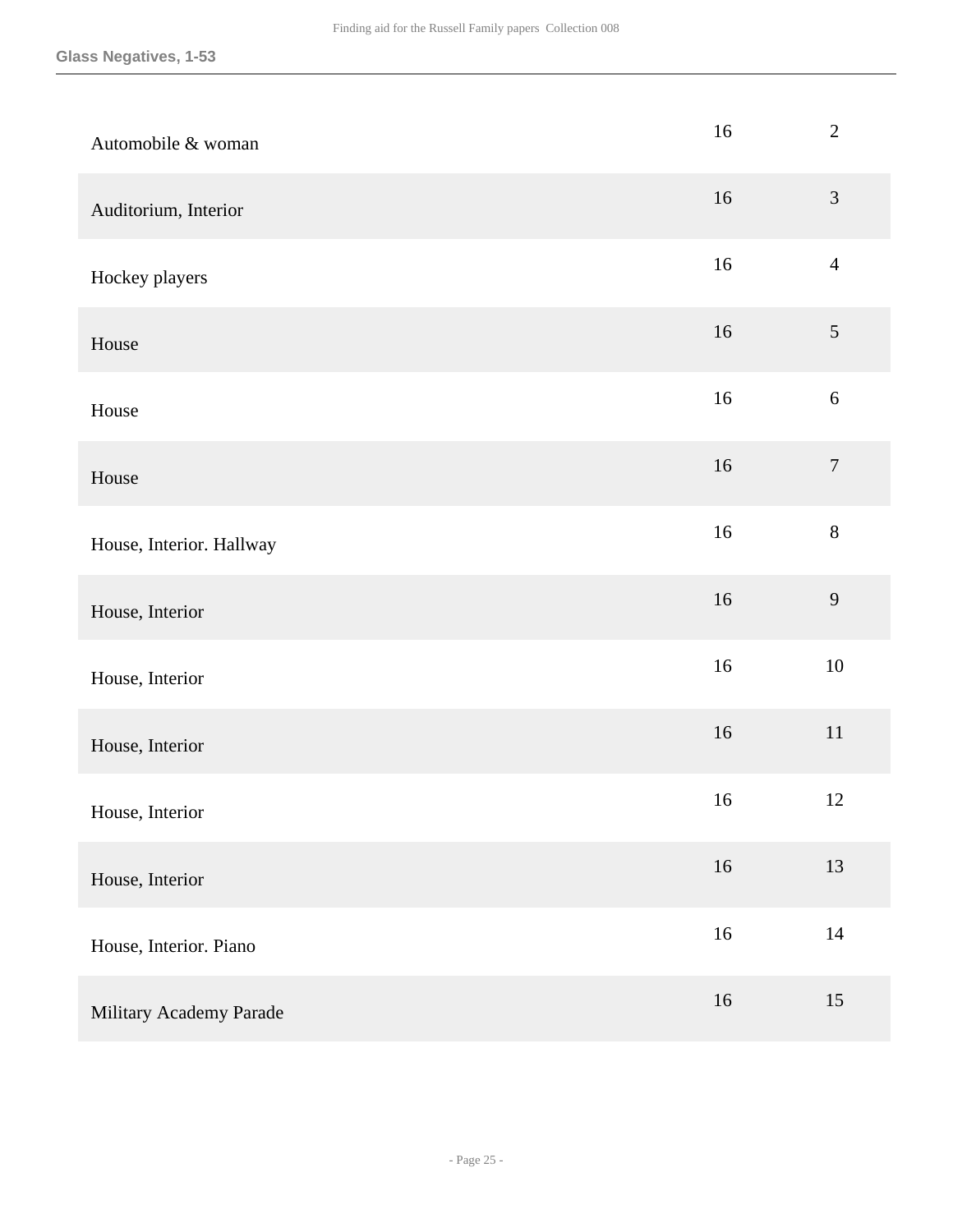| Military Academy Parade    | $16\,$ | 16     |
|----------------------------|--------|--------|
| Military Academy Parade    | 16     | 17     |
| Military Academy Parade    | $16\,$ | $18\,$ |
| Boy and goat               | $17\,$ | 19     |
| Boy and goat in cart       | $17\,$ | $20\,$ |
| Boy on pony                | $17\,$ | 21     |
| Child in chair             | 17     | 22     |
| Child in pram              | 17     | 23     |
| Child in rocker            | $17\,$ | 24     |
| Child on sofa              | $17\,$ | 25     |
| Child with bottle          | 17     | 26     |
| Child drinking from bottle | $17\,$ | $27\,$ |
| Child at piano             | $17\,$ | $28\,$ |
| Child at piano             | $17\,$ | 29     |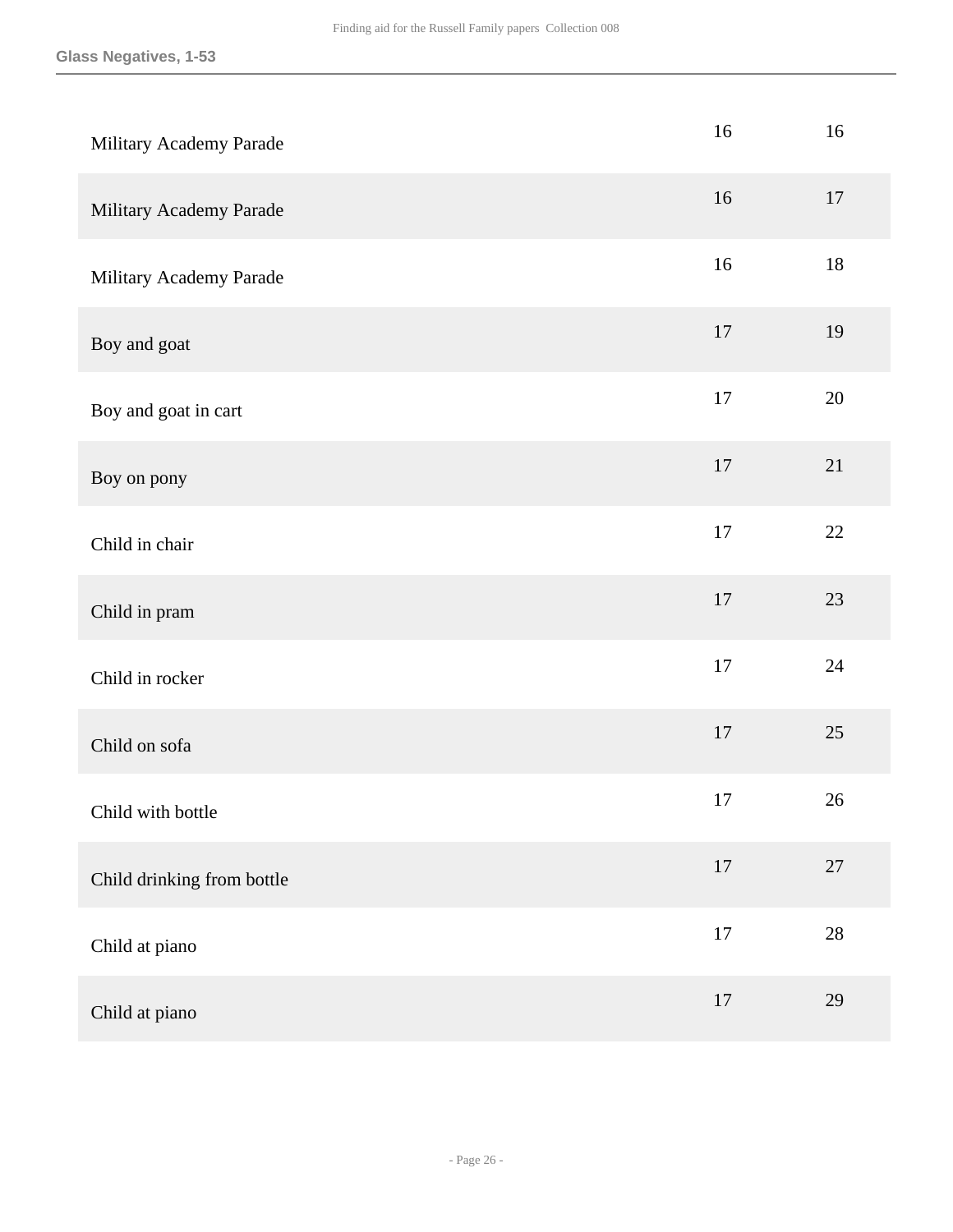#### **Glass Negatives, 1-53**

| Child on sidewalk                             | 17     | 30     |
|-----------------------------------------------|--------|--------|
| People. Unidentified woman. Copy of portrait. | 17     | 31     |
| People in hack.                               | 17     | 32     |
| People on boat.                               | 17     | 33     |
| People on porch                               | 17     | 34     |
| People seated on porch                        | 17     | 35     |
| People, unidentified, on porch.               | 17     | 36     |
| People on steps.                              | 18     | 37     |
| People on steps.                              | 18     | 38     |
| People, unidentified, seated on steps.        | 18     | 39     |
| People, unidentified, seated on steps.        | 18     | 40     |
| People on swing                               | $18\,$ | 41     |
| People inside house                           | $18\,$ | $42\,$ |
| People, group.                                | $18\,$ | 43     |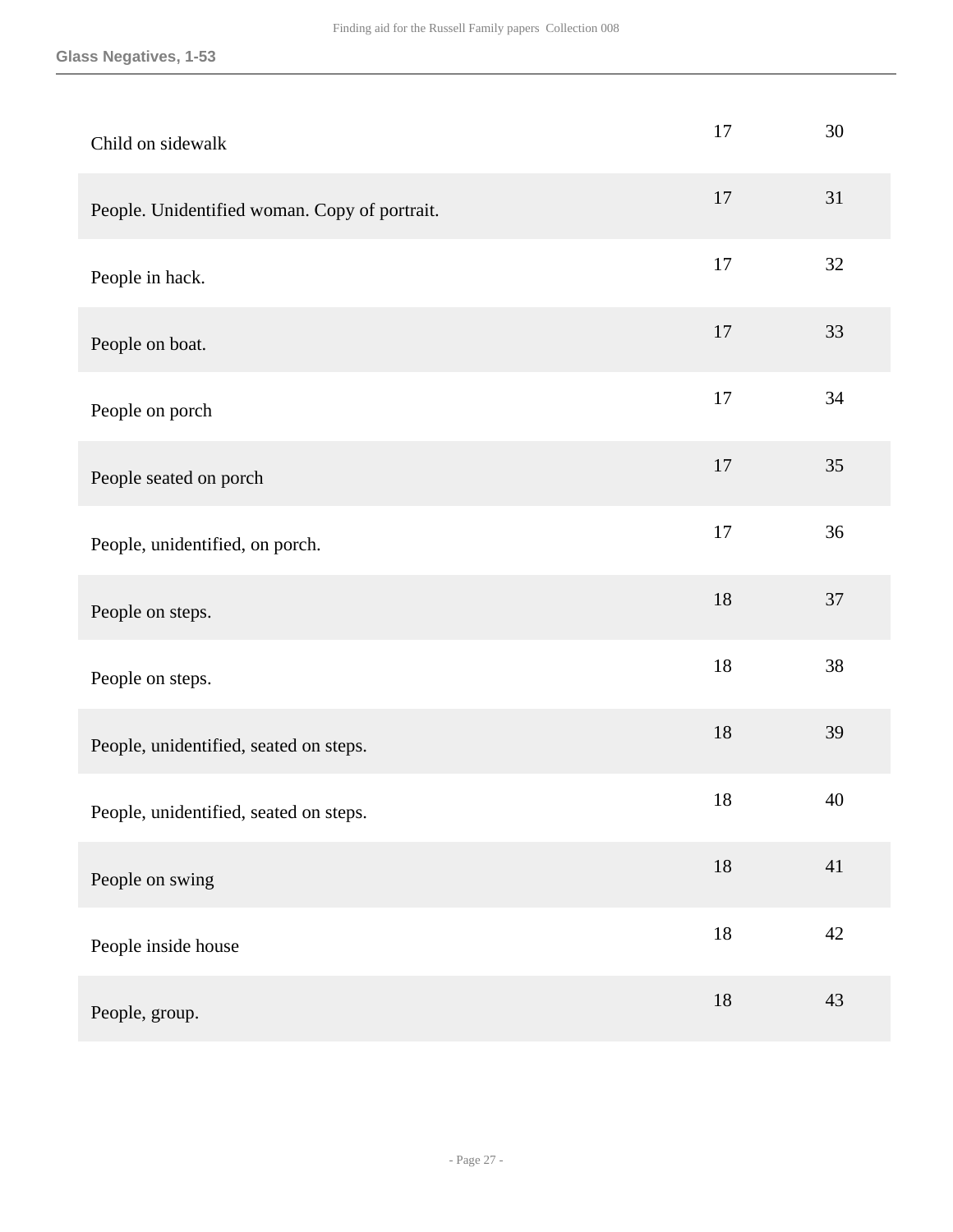<span id="page-27-0"></span>

| People, men wearing dresses.                                              | 18     | 44               |
|---------------------------------------------------------------------------|--------|------------------|
| Swimming                                                                  | 18     | 45               |
| Swimming                                                                  | $18\,$ | 46               |
| Swimming                                                                  | 18     | 47               |
| Swimming                                                                  | $18\,$ | 48               |
| Swimming                                                                  | 18     | 49               |
| Retail baggage cart                                                       | $18\,$ | 50               |
| Sailboat                                                                  | $18\,$ | 51               |
| Steamboat                                                                 | 18     | 52               |
| Steamboat. Puritan                                                        | $18\,$ | 53               |
| Schools. Lantern Slide. Removed from Box 13, Folder 12, 9/99              | 18     | (54)             |
| Series XVI. Photo Albums, 1-5                                             |        | <b>Box</b><br>15 |
| <b>Scope and Contents note</b>                                            |        |                  |
| Detail the family's vacations, picnics and other recreational activities. |        |                  |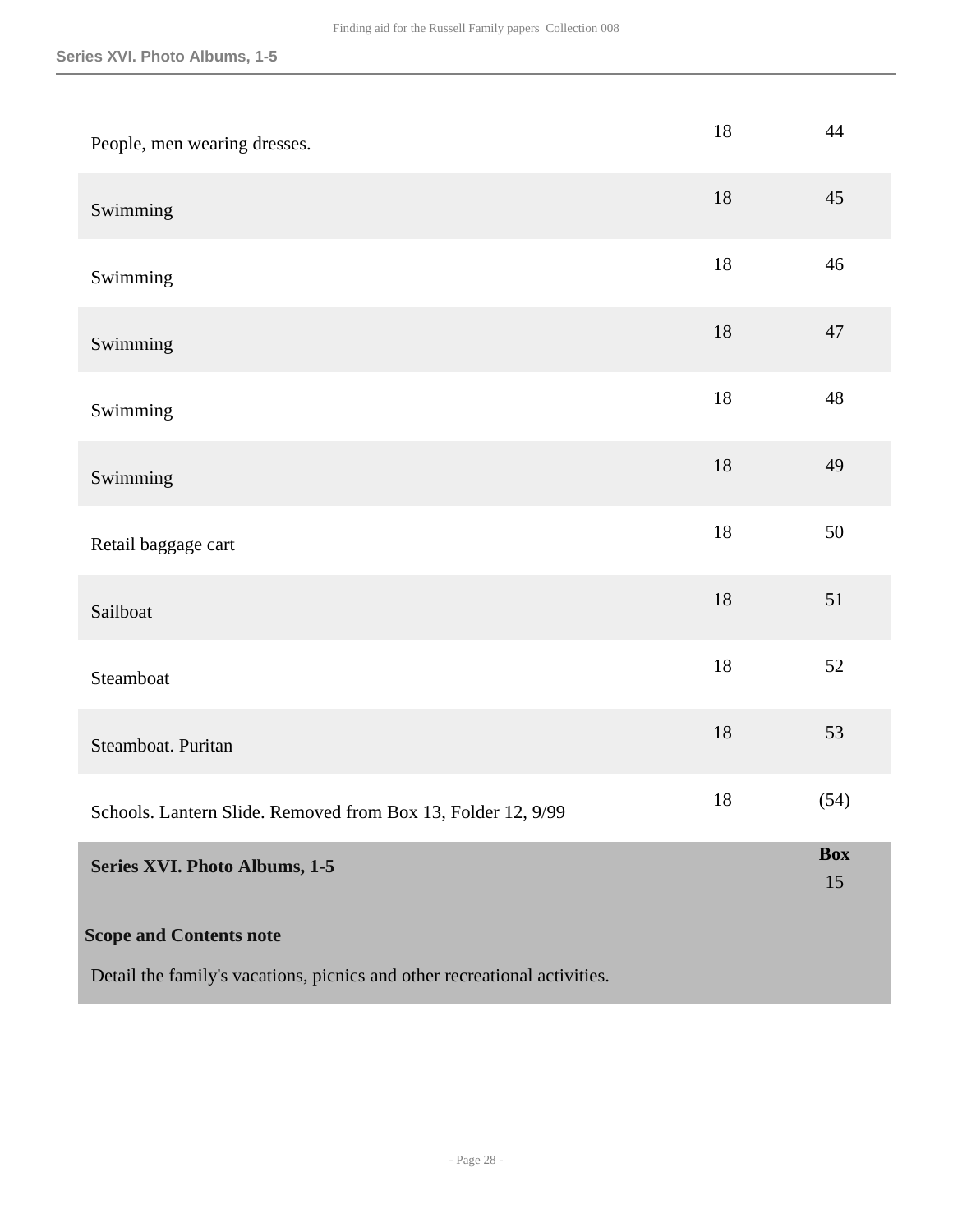### <span id="page-28-0"></span>**Series XVII. Architectural Drawings. Oversize Material.**

#### **Scope and Contents note**

Drawings appear to describe family residences.

|                                                                                                                                                            | <b>Drawer</b> |
|------------------------------------------------------------------------------------------------------------------------------------------------------------|---------------|
| [1] Residence for Mr. Charles Russell, Detroit / E.O. Fallis, Archt., Toledo, Ohio. Mar. 8,<br>1920.                                                       | FF.IX.A       |
| [2] [Unidentified two-story house] / Parkins?, Apr. 24, 1937.                                                                                              | FF.IX.A       |
| [3] Plan 537. 4 blueprints of single level house, including front & left elevations, first &<br>basement floor plans.                                      | FF.IX.A       |
| [4] [Street map, Boltwood area] "Water Mains"—pencil on verso. [Drawing no.] 6. N.d.                                                                       | FF.IX.A       |
| [5] Part of the SE ¼, Sect. 6, T.T.N., R.W.W., as surveyed for F.T. & C.C. Russell, May<br>1962. / William & Works. No. 56909.                             | FF.IX.A       |
| [6] Specifications for a water heater for the Huntley Russell House, Grand Rapids / E.O.<br>Fallis, Archt. N.d.                                            | FF.IX.A       |
| [7] Deep Waterway Project by Way of St. Lawrence to the Sea / map prepared by Grand<br>Rapids Engineering Society, n.d.                                    | FF.IX.A       |
| [8] Index Sheet of Plates, showing various canal routes, The Great Lakes & Atlantic Tide<br>Water / U.S. Board of Engineers Deep Waterways, June 30, 1900. | FF.IX.A       |